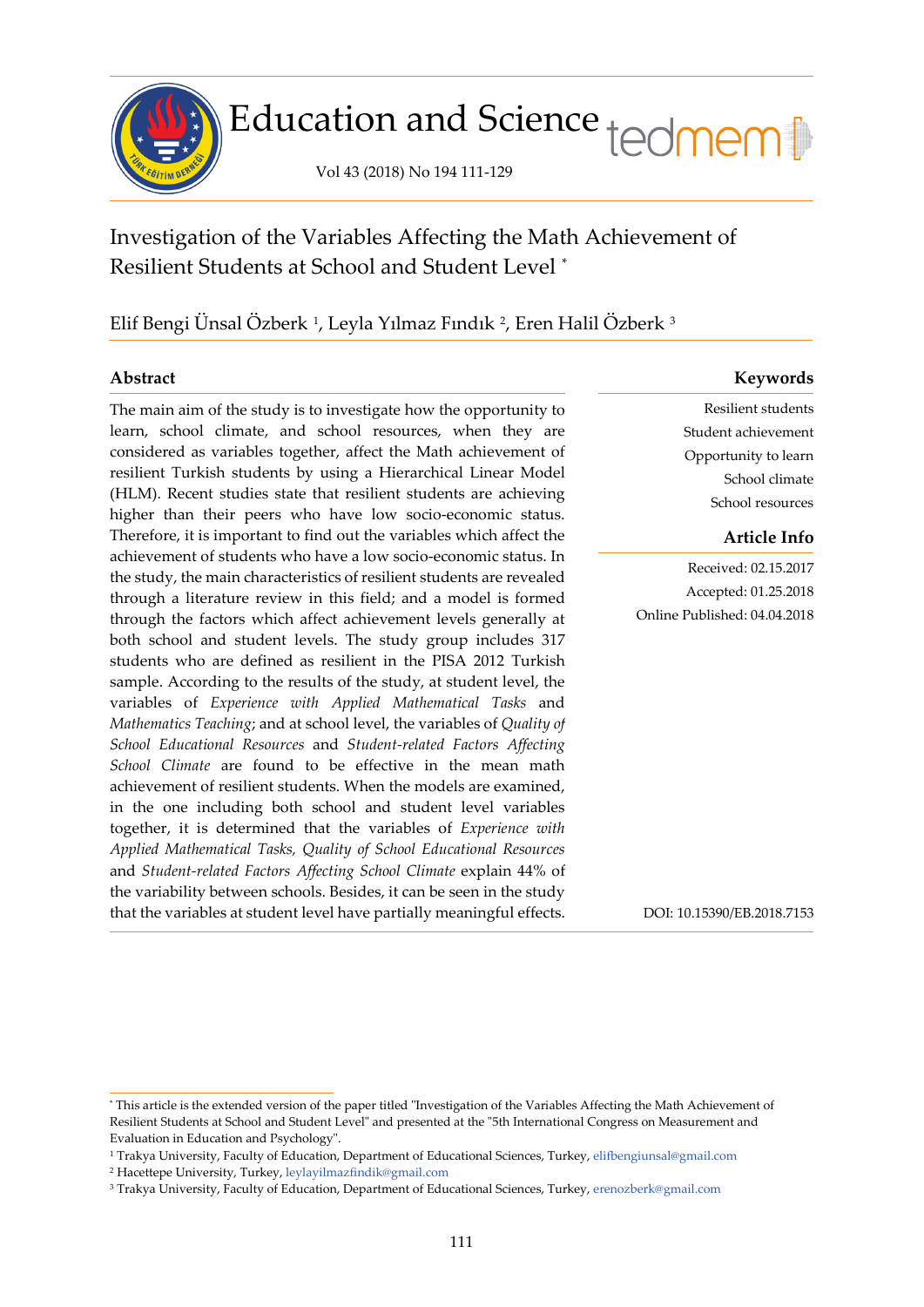#### **Introduction**

Education systems aim to provide a quality education to all students; however, studies carried out over many years show that socio-economic status hinders academic achievement, and low socioeconomic level and low achievement are correlated (Bartley, 2006; Cunningham, 2006; Erberber, Stephens, Mamedova, Ferguson, & Kroeger, 2015; Gary, 1999; Hanushek & Woessmann, 2010; Lacour & Tissington, 2011; Maughan, 1988; McCoy, 2005; OECD, 2011; UNESCO, 2006; Wang, 1997). It can be seen that students who are socio-economically disadvantaged have a lower education output compared to their peers who have a better economic status (Erberber et al., 2015). However, recent studies reveal the exact opposite results of this, and show that students who come from a socio-economically disadvantaged background showed high achievement and this gave hope to their peers who also have a socio-economically disadvantaged status. Disadvantaged students managed to show high achievement despite their limited conditions (Erberber et al., 2015; OECD, 2010, 2011; Wang, 1997). In the literature, researchers and educators define students who have low socio-economic income and show high achievement as disadvantaged high-achieving students (Wang, Haertel, & Walberg, 1994; Wyner, Bridgeland, & Dilulio, 2007).

In the field of education, socio-economically disadvantaged students who show high achievement are defined as resilient students. Social resiliency is defined as the ability to get it together (Benard, 1991) or to heal quickly after change, challenges and misfortune (Pulley & Wakefield, 2001). Resiliency, in other words showing resistance to negative events and challenges, is an active adaptation process which a person shows in the event of challenging situations along with the ability to get it together (Benard, 1991, 1996; Burns, 1996; Chung, 2008; Fuller, 1998; Johnson, 2008; LeFalle, 2010; Wolin & Wolin, 1993). Resiliency is also defined as the ability to respond more positively than expected even in negative and disadvantaged conditions (Gilligan, 2007). Werner and Smith (1998) define the concept of resiliency as to bear with difficult processes in order to be successful and to overcome differences which are thought to be impossible. Although there are not specific definitions about resiliency, the common explanation is to be exposed to difficult conditions and to adapt in a positive manner to those conditions (Luthar, Cicchetti, & Becker, 2000). The common point in all the definitions of resiliency can be interpreted as an individual being successful in overcoming all challenges.

"Educational resiliency" (Kitano & Lewis, 2005; Morales, 2014; Wang & Gordon, 1994) or "academic resiliency" (Erberber et al., 2015; Grotberg, 2001) are two different terms used to describe resilient students. However, when the details of the definitions are considered, it can be seen that resilient students are defined as successful individuals despite having difficult life conditions. Resilient students encounter important risk factors during their educational life and become successful by overcoming those factors (Kitano & Lewis, 2005; Morales, 2014). Academically resilient students are those who are academically successful despite having a disadvantaged socio-economic status (Erberber et al., 2015). Academic resiliency is the ability to cope with difficult and stressful pressures in the academic environment (Grotberg, 2001). McMillan and Reed (2010) define resilient students as those who become successful thanks to their characteristics, abilities, and faith, regardless of their background and present conditions. Resilient students show high achievement in their school and outside lives despite environmental challenges (Wang et al., 1994). Experimental studies reveal that resilient students have different learning approaches compared to their peers. In those studies, it can be seen that resilient students try harder in their lessons, participate more in class activities, are more punctual to their classes, spend more quality time at school and outside, and participate more in both academic and extracurricular activities compared to their peers (Borman & Overman, 2004; Catterall, 1998; Finn & Rock, 1997; Lee, Winfield, & Wilson, 1991; OECD, 2011; Shumow, Vandell, & Posner, 1999).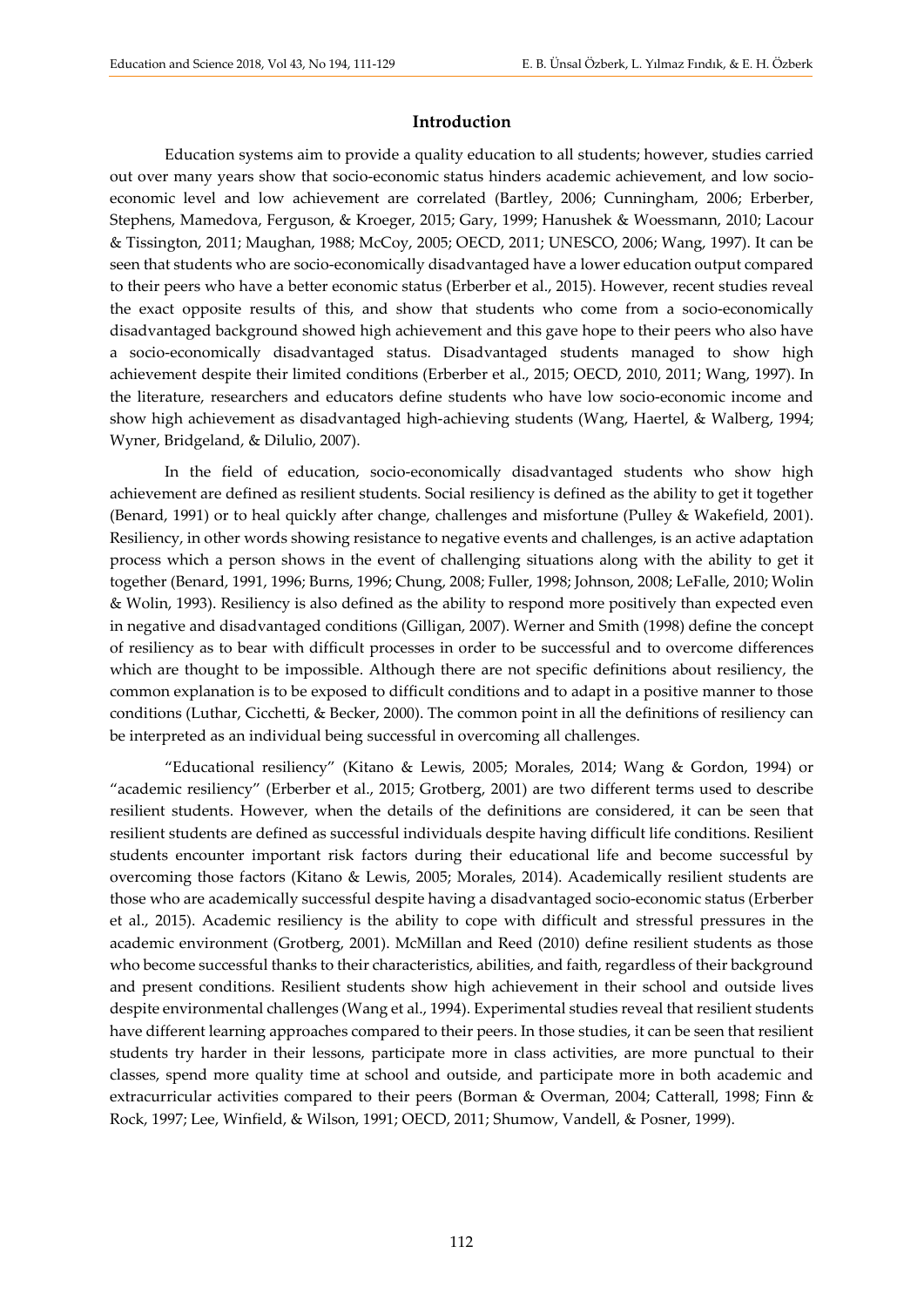When the studies about resilient students in the literature are considered, it can be seen that school facilities support student achievement (Benard, 1993; Cunningham, 2006; Erberber et al., 2015; Grassi, 2014; McMillan & Reed, 2010; Morrison, 2001). The common finding in the studies regarding school impact is that the school climate is an important variable in explaining student achievement. There are numerous pieces of research stating that school climate and educational resources are important variables in explaining student achievement, and that they even directly affect achievement (Freiberg, Driscoll, & Knights, 1999; Hoy & Hannum, 1997; Kober, 2001; Loukas & Robinson, 2004; Norton, 2008; Shindler, Jones, Taylor, & Cadenas, 2004). It is possible to find studies which reveal that school climate supports student development, academic success and skills; and the common finding of those studies is that there are less disciplinary problems, less violence and less absenteeism in schools which have a more positive environment (Cohen, 2013; Gregory et al., 2010; Lee, Cornell, Gregory, & Fan, 2011; Thapa, Cohen, Guffey, & Higgins-D'Alessandro, 2013). School climate, which is defined as the characteristics and quality of school life, is accepted as the norm which is based on experiences in school: values, goals and human relations, practices of education, training and leadership, and a comprehensive concept reflected by the organizational structure (Cohen, 2013). School climate can be summarized as the characteristics of the school, relations among parents, teachers and administrators, and the school infrastructure (Adeogun & Olisaemeka Blessing, 2011). On the other hand, the school's educational resources are identified as an indicator of the quantity of educational personnel, the quality of education and training materials, and the school infrastructure (Greenwald, Hedges, & Laine, 1996; OECD, 2013; Rivkin, Hanushek, & Kain, 2005). Resiliency is considered important to overcome the challenges that an individual, an organization, and society encounter, in order to make plans together to take action, and to enhance the conditions (Brennan, 2008). It is true that there is a limited number of studies about resilient students and those studies have been conducted to specify individual characteristics of resilient students (Benard, 1991; Masten, 2001; Reis, Colbert, & Hebert, 2005; Williams & Bryan, 2013; Wolin & Wolin, 1993). Studies about resilient students who are academically successful help us to understand why some students are successful while their peers who have similar background and life experience are not (Grassi, 2014; Padron, Waxman, & Lee, 2012). It becomes more important to specify the variables in the literature which affect the success of resilient students who show high achievement by overcoming difficult conditions (Condly, 2006; Grassi, 2014). Thinking about how resilient students maintain success in their educational life, and the reasons for their failures, will make us focus more on the variables affecting academic achievement (Grassi, 2014; Waxman & Huang, 1996). Recent studies claim that school climate is an important variable which is positively correlated with increasing academic achievement, a positive learning environment, effective risk management, and teacher satisfaction (Cohen, 2013; Cohen & Geier, 2010). A positive school environment is also effective in decreasing negative social and emotional outputs (Astor, De Pedro, Gireath, Esqueda, & Benbenishty, 2013). The studies show that there is a positive correlation between school climate and academic resiliency, and that a positive school climate supports the academic achievement of students who show high achievement despite being disadvantaged (Luthar et al., 2000; Rutter, 2006; Thapa et al., 2013; Wang & Degol, 2015). That relation between school climate and resiliency has attracted the attention of researchers, and it is considered important to conduct further research in order to increase student resilience and academic achievement.

In the light of the literature review, this study aims to determine the effect of the variable of opportunity to learn while evaluating the Math achievement of resilient students. In the study, the literature review reveals the main characteristics of students who show high achievement despite having low socio-economic status; and therefore, a theoretical model has been designed based on the factors affecting levels of achievement at both school and student levels. In the model, while studentrelated variables include the opportunity to learn, school-related variables are limited to the school climate and the school's educational resources. In accordance with the model, it is aimed to evaluate the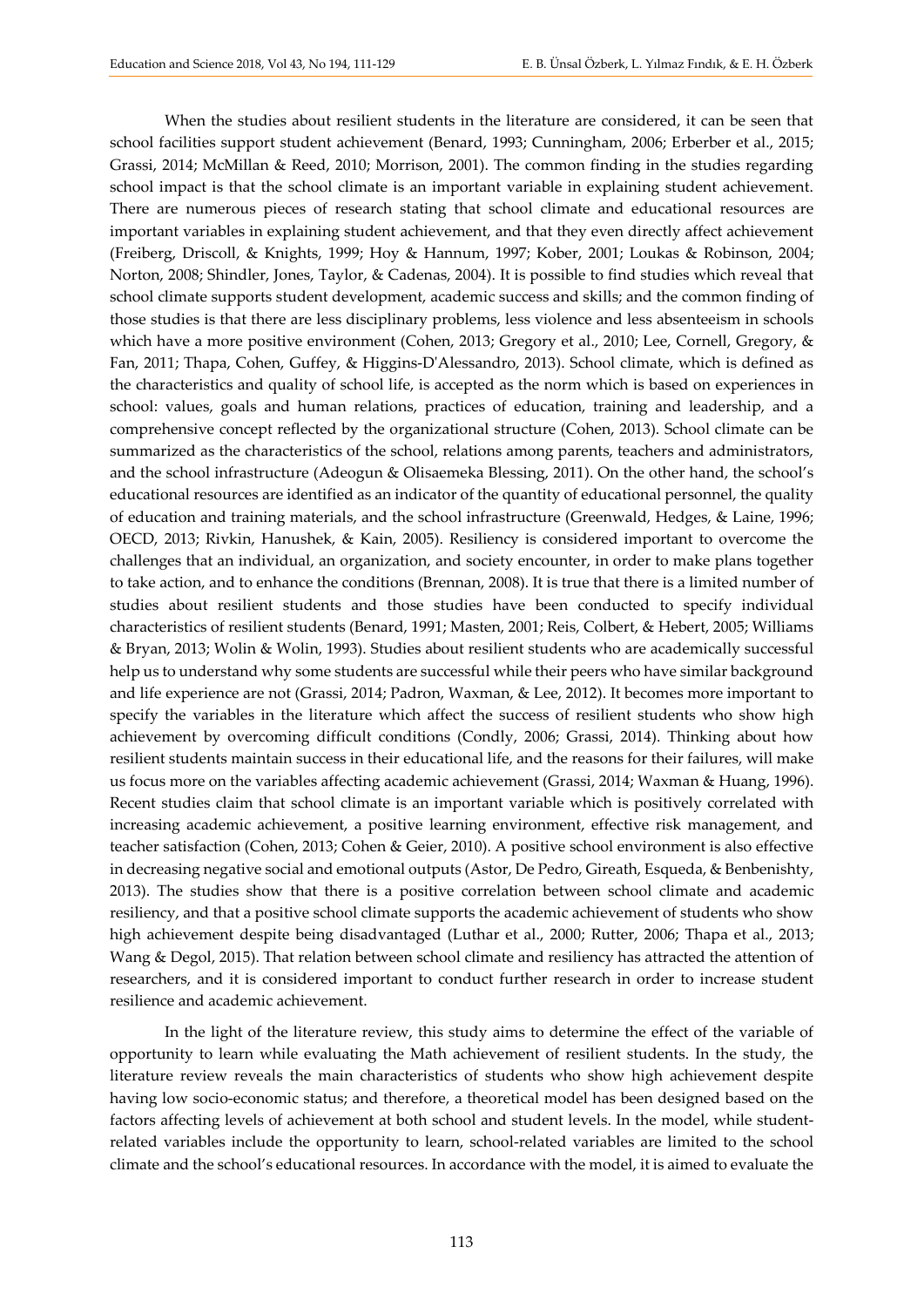Math achievement of students who show high achievement despite having low socio-economic status with the variables of opportunity to learn, school climate, and school resources.

The main aim of this study is to use a hierarchical linear model analysis to investigate how the variables of opportunity to learn, school climate, and school resources together affect the PISA 2012 Math achievement of Turkish students who show high achievement despite having low socio-economic status. Therefore, the study looks for answers to the questions below:

- 1. Do the math achievements of resilient students show significant differences among schools?
- 2. Do the math achievements of resilient students vary according to their *School Climate* and *School Resources*?
- 3. Does the predictive power of *Opportunity to Learn* of resilient students regarding Math achievement differ among schools?
- 4. How does the mean math achievement of resilient students change in terms of learning factors depending on *School Climate* and *School Resources*?

#### **Method**

#### *The Research Model*

The research model is a model which aims to describe a phenomenon as it is. It is stated in the study that this type of investigation is more appropriate for a correlational scanning model because the achievements of socio-economically disadvantaged Turkish students in the PISA exam, which is international and has a hierarchical structure at school and student level, are explained through the variables shown in Tables 1 and 2 (Fraenkel & Wallen, 2006). According to Karasar (2010), scanning patterns are studies which aim to display phenomena as they are.

#### *The Study Group*

The PISA 2012 Turkish population covers 15-year-old students. The sampling design used for the PISA assessment was a two-stage stratified sample design where first schools, then students are randomly selected from among 12 regions and 13 school types (OECD, 2013). In the PISA Turkish sample, there are 4848 students from 170 schools. The study group of this research is composed of 529 students from 104 schools who are from low socio-economic levels, and successful according to the results of the PISA test for Turkey. In the selection of successful students from a low socio-economic level, the students who are in the bottom bracket of 33% according to the economic-social and cultural status (ESCS) index are defined as "socio-economically disadvantaged students" (OECD, 2013). Students who are above 67% in the ranking of the PISA 2012 Math average score are specified as "successful students." According to these specifications, the number of students who are in the bottom 33% of the ESCS index of the country, and at the same time whose reading skills are above 67% in average score ranking, and who are specified as resilient students, is found to be 317 (n =  $317 \mu_{math}$  = 531.79,  $sd = 44.71$ ).

#### *Data Collection Methods*

Data in the study are derived from the PISA 2012 database. Data belonging to the variables which are aligned with the aim of the study are derived from school and student questionnaires. The peak variable of the study, math achievement (PVMATH), is obtained through five different math achievements (PVMATH1-PVMATH5) from the PISA 2012 dataset. The domains, at school level, forming the variables of school climate and school resources are given in Table 1; and the domains, at student level, forming the variables of opportunity to learn are given in Table 2. In the PISA technical report, the variables of opportunity to learn are specified under three subcategories, namely, content, teaching practices, and teaching quality (OECD, 2014).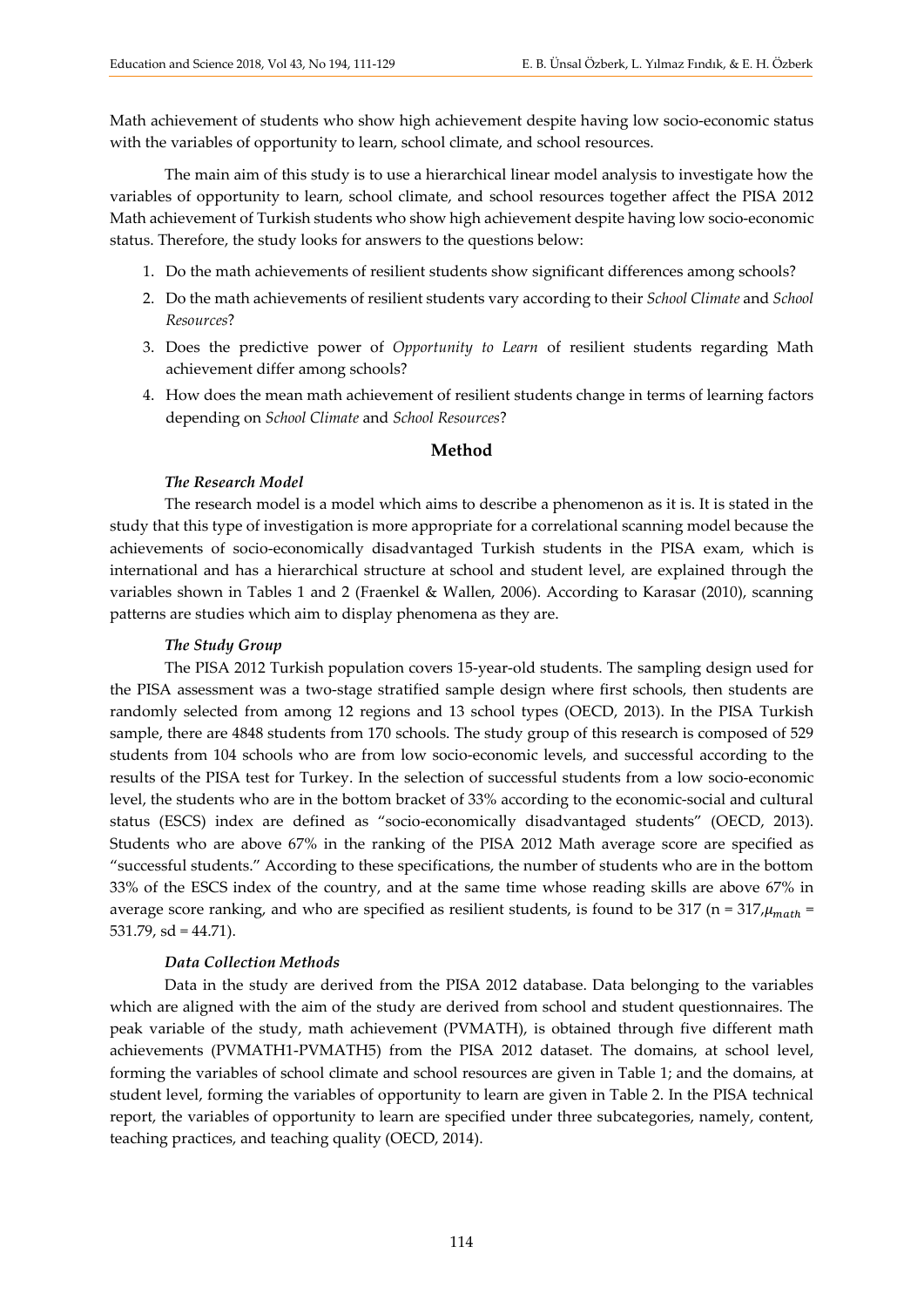| <b>School Resources</b> |                                                  |
|-------------------------|--------------------------------------------------|
| <b>TCSHORT</b>          | Shortage of Teaching Staff                       |
| <b>SCMATEDU</b>         | Quality of School Educational Resources          |
| <b>SCMATBUI</b>         | Quality of Physical Infrastructure               |
| <b>School Climate</b>   |                                                  |
| <b>STUDCLIM</b>         | Student-related Factors Affecting School Climate |
| <b>TEACCLIM</b>         | Teacher-related Factors Affecting School Climate |
| <b>TCMORALE</b>         | Teacher Morale                                   |
| <b>TCFOCST</b>          | Teacher Focus                                    |

**Table 1.** School Level Variables

**Table 2.** Student Level, Opportunity to Learn Variables

| <b>Opportunity to Learn / Content</b>          |                                                                       |  |  |  |  |  |  |
|------------------------------------------------|-----------------------------------------------------------------------|--|--|--|--|--|--|
| <b>EXAPPLM</b>                                 | <b>Experience with Applied Mathematical Tasks</b>                     |  |  |  |  |  |  |
| <b>EXPUREM</b>                                 | <b>Experience with Pure Mathematical Tasks</b>                        |  |  |  |  |  |  |
| <b>FAMCON</b>                                  | Familiarity with Mathematical Concepts                                |  |  |  |  |  |  |
| <b>FAMCONC</b>                                 | Familiarity with Mathematics Concepts -<br>Corrected for Overclaiming |  |  |  |  |  |  |
|                                                | <b>Opportunity to Learn / Teaching Practices</b>                      |  |  |  |  |  |  |
| <b>TCHBEHTD</b>                                | Teacher Behavior, Teacher-Directed Instruction                        |  |  |  |  |  |  |
| <b>TCHBEHFA</b>                                | Teacher Behavior, Student Orientation                                 |  |  |  |  |  |  |
| <b>TCHBEHSO</b>                                | Teacher Behavior, Formative Assessment                                |  |  |  |  |  |  |
| <b>Opportunity to Learn / Teaching Quality</b> |                                                                       |  |  |  |  |  |  |
| <b>TEACHSUP</b>                                | <b>Mathematics Teaching</b>                                           |  |  |  |  |  |  |
| COGACT                                         | Cognitive Activation                                                  |  |  |  |  |  |  |
| <b>DISCLIMA</b>                                | Disciplinary Climate                                                  |  |  |  |  |  |  |
| <b>MTSUP</b>                                   | <b>Teacher Support</b>                                                |  |  |  |  |  |  |
| CLSMAN                                         | Classroom Management                                                  |  |  |  |  |  |  |

#### *Data Analysis*

In this study, the PISA 2012 data show a hierarchical structure at student and school level. In the case that students are treated independently in the data of a hierarchical structure like PISA, there might be bias in the analysis, and similarities in the same group might be disregarded (Heck, Thomas, & Tabata, 2014). Besides, multi-level analysis allows the variability in student success to be examined both inside the school and among the schools, and it helps to determine important differences among schools (Raudenbush & Bryk, 2002). Multi-level analysis is also important to test the hypothesis in cross levels. As in this study, how upper level variables (school variable) affect lower level variables (student variables) can be tested. In this study, a two-level hierarchical linear model is used since two levels, student and school, are investigated.

#### *Missing Values*

In the PISA 2012 student booklet, rotation is applied for the first time which includes questions related to content. In this rotation process, providing that items 0–28 remain constant, students are questioned on other items on a rotation basis. This results in a lot of missing values. Kaplan and Su (2016) suggests a solution to the missing value problem in their study by comparing the methods of predictive mean matching, Bayesian linear regression, and proportional odds logistic regression, and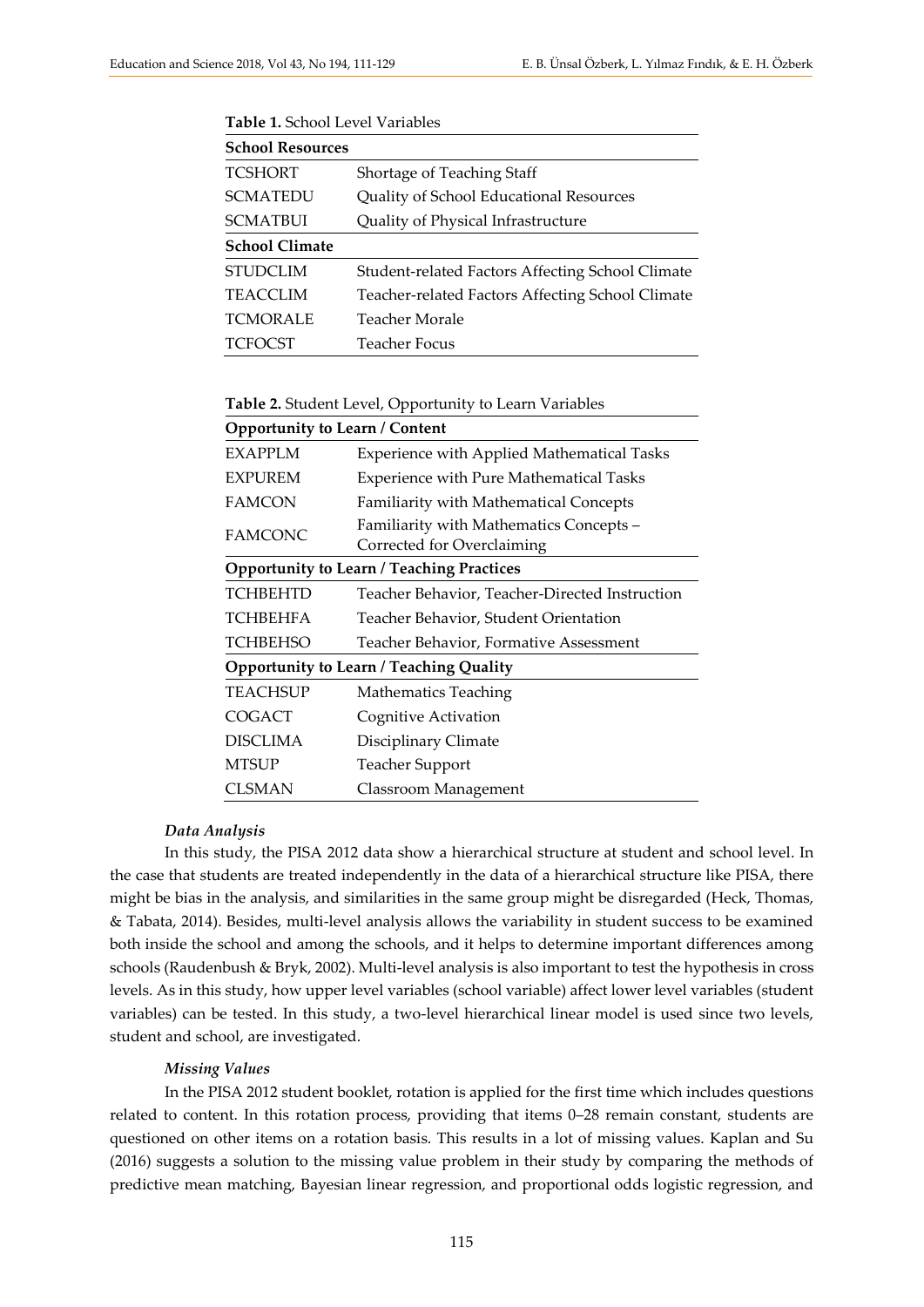the most accurate method is found to be predictive mean matching. This study employed the method suggested by Kaplan and Su (2016). In the study, missing data values are assigned to the items and indexes at the same time by using the predictive mean matching method. The missing data assignment process is conducted by using R software, "mice" package (van Buuren & Groothuis-Oudshoorn, 2011).

Once the missing data problem concerning the PISA 2012 forms was solved, equations and models regarding the hierarchical linear model were completed. Then, the hypothesis regarding the hierarchical linear model was tested and then it was decided which values were appropriate to be tested. For the analysis of all hierarchical linear models, HLM 7.0 software is used. Each model is explained together with their variables.

#### *Model 1: Random Effects ANOVA Model*

Since the Random Effects ANOVA Model does not involve any variables explaining neither Level 1 (variables in student level) nor Level 2 (variables in school level), it is also named as an Intercept-Only Model. The RE-ANOVA model provides information related to point estimate and confidence interval for the mean, variability of the dependent variable, within-group variability, between-groups variability, intraclass correlations, and variance rate among Level-2 units (Raudenbush & Bryk, 2002). Equations in student and school level in Model 1 regarding the study are shown below:

Student Level (Level 1):  $PVMATH_{ij} = \beta_{0j} + r_{ij}$ 

School Level (Level 2):  $\beta_{0j} = \gamma_{00} + u_{0j}$ 

#### *Model 2: Means-as-Outcomes Model*

In this model, in which means are dependent variables, predictions are made via the use of Level 2 variables, and group means are predicted by Level 2 variables (Raudenbush & Bryk, 2002). Equations in student and school level in Model 2 regarding the study are shown below:

Student Level (Level 1):  $PVMATH_{ii} = \beta_{0i} + r_{ii}$ 

School Level (Level 2):  $\beta_{0j} = \gamma_{00} + \gamma_{01}(\text{TCSHORT}) + \gamma_{02}(\text{SCMATEDU}) + \gamma_{03}(\text{SCMATBUI})$ +  $\gamma_{04}$ (STUDCLIM) +  $\gamma_{05}$ (TEACCLIM) +  $\gamma_{05}$ (TCMORALE) +  $\gamma_{05}$ (TCFOCST) +  $u_{0i}$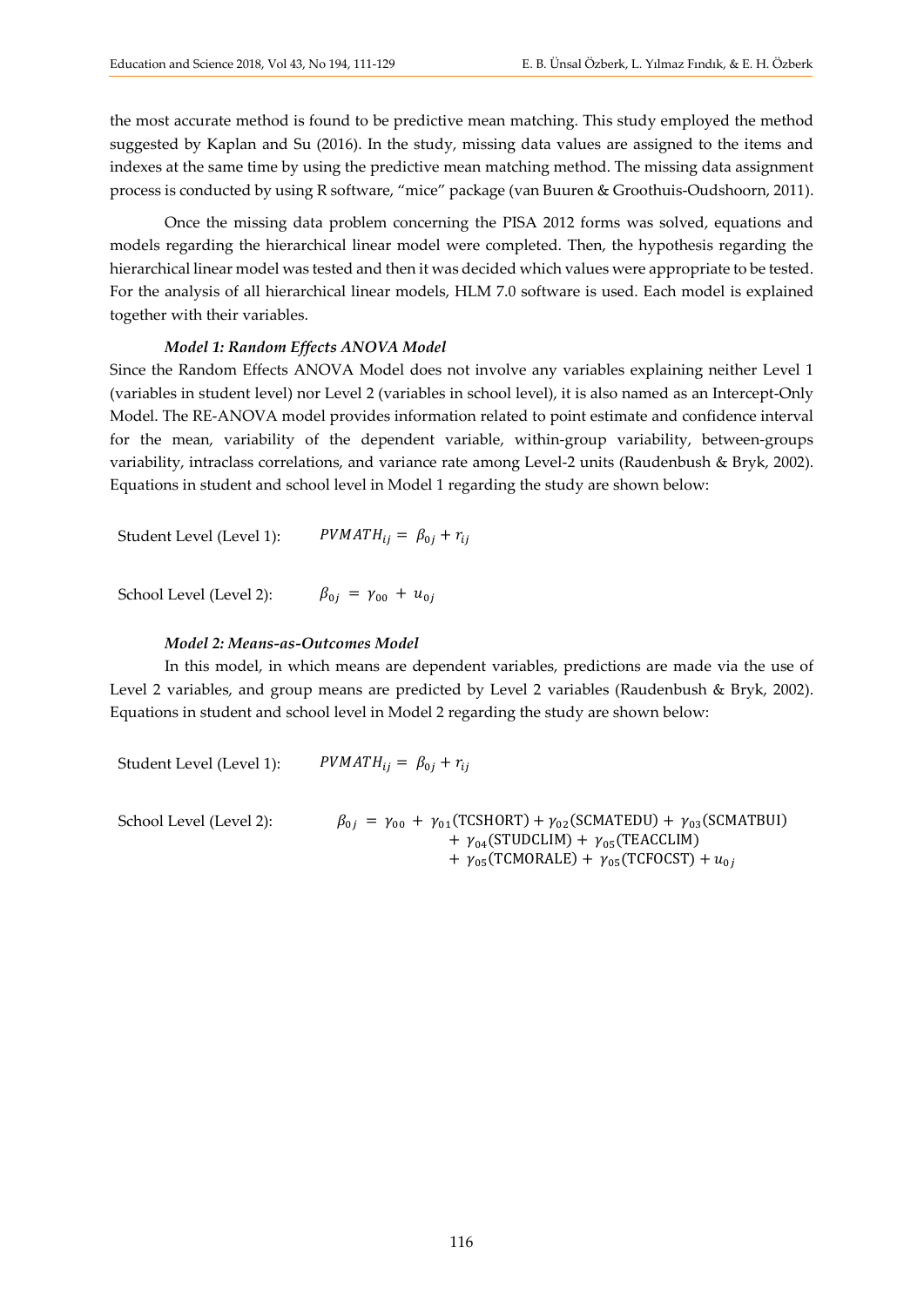#### *Model 3: Random Coefficient Model*

In the Random Coefficient Model, intercepts and slopes show random variability in the groups. In the model, there are no variables regarding Level 2 which explain constant and slope parameters, but equivalence is constructed with the use of variables of Level 1 (Raudenbush & Bryk, 2002). Equations in student and school level in Model 3 regarding the study are shown below:

Student Level (Level 1): 
$$
PVMATH_{ij} = \beta_{0j} + \beta_{1j}(\text{EXAPPLM}) + \beta_{2j}(\text{EXPUREM}) + \beta_{3j}(\text{FAMCON}) + \beta_{4j}(\text{FAMCONC}) + \beta_{5j}(\text{TCHBEHTD}) + \beta_{6j}(\text{TCHBEHTA}) + \beta_{7j}(\text{TCHBEHSO}) + \beta_{8j}(\text{TEACHSUP}) + \beta_{9j}(\text{COGACT}) + \beta_{10j}(\text{DISCLIMA}) + \beta_{11j}(\text{MTSUP}) + \beta_{12j}(\text{CLSMAN}) + r_{ij}
$$

School Level (Level 2):  $\beta_{0j} = \gamma_{00} + u_{0j}$ 

$$
\beta_{1j} = \gamma_{10}
$$
  
\n
$$
\beta_{2j} = \gamma_{20}
$$
  
\n...  
\n
$$
\beta_{12j} = \gamma_{120}
$$

#### *Model 4: Intercepts-and-Slopes-as-Outcomes Model*

In the model in which intercepts and slope coefficients are dependent variables (ICCD), intercepts and slopes show random variability in the groups. In the model, variables regarding Level 2 which explain constant and slope parameter and the variables regarding level 1 are used together to construct an equivalence (Raudenbush & Bryk, 2002). Equations in student and school level in Model 4 regarding the study are shown below:

Student Level (Level 1):  $PVMATH_{ij} = \beta_{0j} + \beta_{1j}$ (EXAPPLM) +  $\beta_{8j}$ (TEACHSUP) +  $r_{ij}$ School Level (Level 2):  $\beta_{0j} = \gamma_{00} + \gamma_{01}(\text{TCSHORT}) + \gamma_{04}(\text{STUDCLIM}) + u_{0j}$  $\beta_{1i} = \gamma_{10}$  $\beta_{2i} = \gamma_{20}$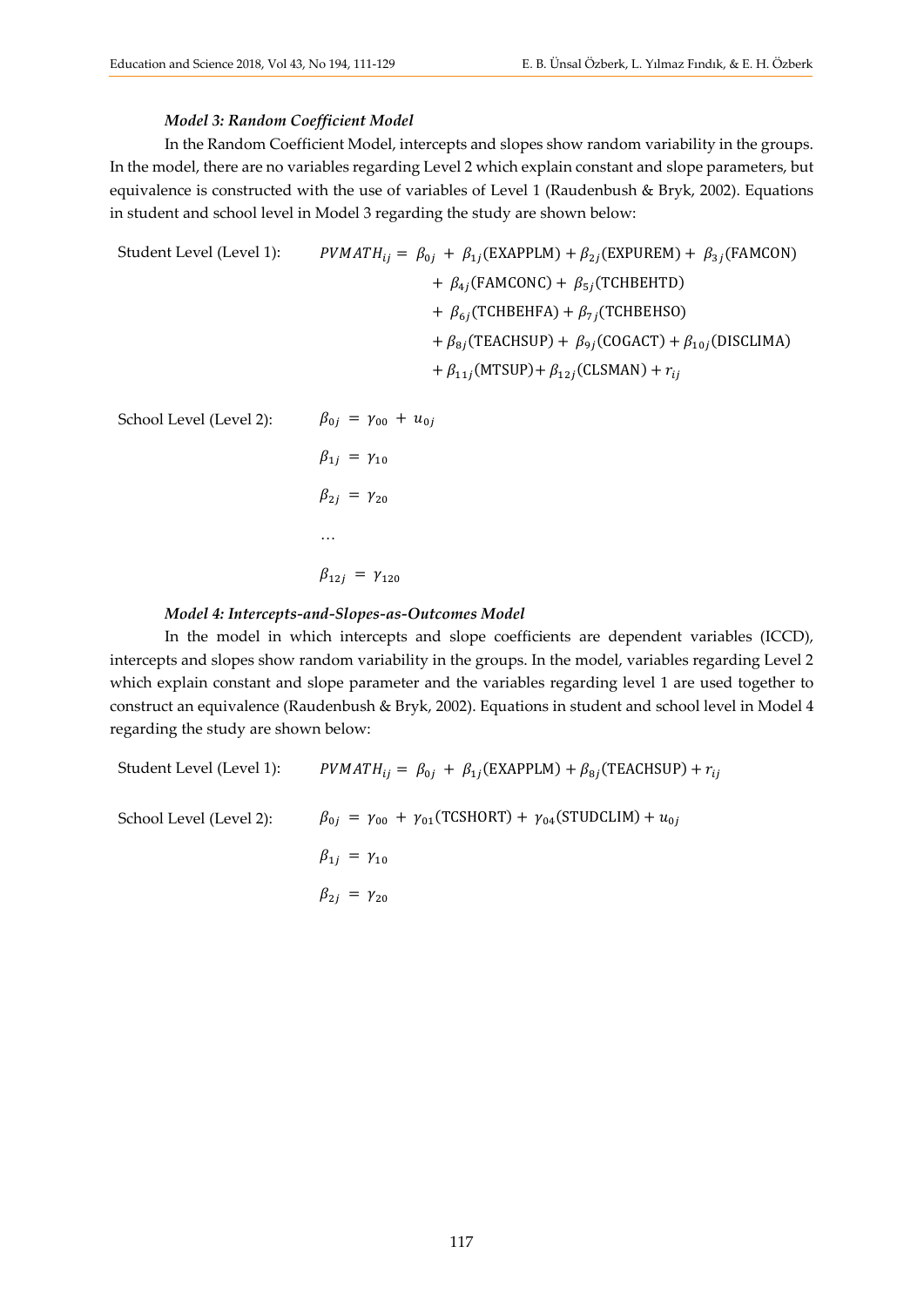#### **Results**

In the findings of the study, first, descriptive statistics belonging to student and school level variables and the result variable which are obtained through assigning multiple imputed values are shown in Table 3. Student level variables handled in the study are scaled in a way that mean is 0, and standard deviation is 1, considering all the OECD countries. Therefore, the fact that student and school level variables given in Table 3 have minus values shows that Turkish students and Turkish schools are below the OECD average.

| Table 3. Descriptive Statistics for Assigned Variables |
|--------------------------------------------------------|
|--------------------------------------------------------|

| Variables                                                   | $\mathbf N$ | $\bar{X}$ | Std   |
|-------------------------------------------------------------|-------------|-----------|-------|
| <b>Student Level</b>                                        |             |           |       |
| Opportunity to Learn / Content                              |             |           |       |
| (EXAPPLM) Experience with Applied Mathematical Tasks        | 317         | $-0.22$   | 1.12  |
| (EXPUREM) Experience with Pure Mathematical Tasks           | 317         | 0.17      | 0.92  |
| (FAMCON) Familiarity with Mathematical Concepts             | 317         | 0.64      | 0.81  |
| (FAMCONC) Familiarity with Mathematics Concepts - Corrected | 317         | 0.53      | 1.01  |
| Opportunity to Learn / Teaching Practices                   |             |           |       |
| (TCHBEHTD) Teacher Behavior, Teacher-Directed Instruction   | 317         | 0.42      | 0.99  |
| (TCHBEHFA) Teacher Behavior, Student Orientation            | 317         | 0.14      | 0.97  |
| (TCHBEHSO) Teacher Behavior, Formative Assessment           | 317         | 0.03      | 0.93  |
| Opportunity to Learn / Teaching Quality                     |             |           |       |
| (TEACHSUP) Mathematics Teaching                             | 317         | 0.24      | 0.88  |
| (COGACT) Cognitive Activation                               | 317         | $-0.07$   | 0.87  |
| (DISCLIMA) Disciplinary Climate                             | 317         | 0.17      | 0.92  |
| (MTSUP) Teacher Support                                     | 317         | 0.42      | 0.99  |
| (CLSMAN) Classroom Management                               | 317         | 0.44      | 1.09  |
| <b>School Level</b>                                         |             |           |       |
| <b>School Resources</b>                                     |             |           |       |
| (TCSHORT) Shortage of Teaching Staff                        | 104         | 0.94      | 1.01  |
| (SCMATEDU) Quality of School Educational Resources          | 104         | $-0.41$   | 0.86  |
| (SCMATBUI) Quality of Physical Infrastructure               | 104         | $-0.31$   | 0.95  |
| School Climate                                              |             |           |       |
| (STUDCLIM) Student-related Factors Affecting School Climate | 104         | $-0.23$   | 1.09  |
| (TEACCLIM) Teacher-related Factors Affecting School Climate | 104         | $-0.36$   | 1.07  |
| (TCMORALE) Teacher Morale                                   | 104         | $-0.25$   | 1.01  |
| (TCFOCST) Teacher Focus                                     | 104         | 0.08      | 0.98  |
| <b>Outcome Variable</b>                                     |             |           |       |
| PV1MATH                                                     | 317         | 531.79    | 44.71 |
| PV2MATH                                                     | 317         | 522.58    | 53.76 |
| PV3MATH                                                     | 317         | 523.89    | 53.02 |
| PV4MATH                                                     | 317         | 526.71    | 53.93 |
| PV5MATH                                                     | 317         | 522.89    | 52.33 |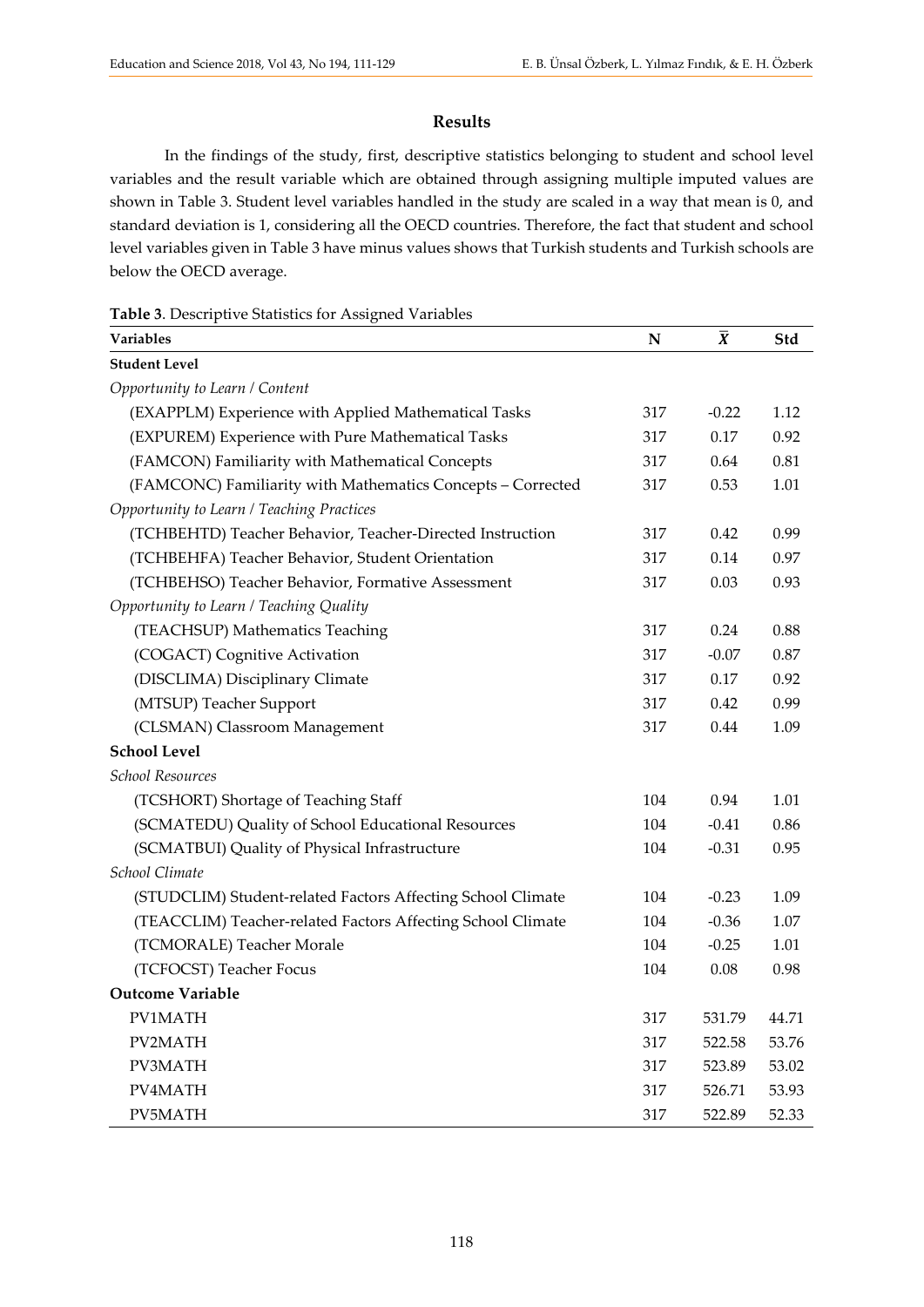Once Table 3 is examined, it can be determined that disadvantaged Turkish students are below the average of the OECD countries in the variables of *Experience with Applied Mathematical Tasks*  (EXAPPLM) and *Cognitive Activation* (COGACT). On the other hand, it can be seen that disadvantaged Turkish students showed better performance than all the OECD students in other student variables. At school level, it is determined that the variables of *the Shortage of Teaching Staff* (TCSHORT) and *Teacher Focus* (TCFOCST) are higher than the OECD average.

*Findings on the first sub-problem:* Regarding the math achievement of resilient students who participated in PISA 2012, the analysis results of the Random Effects ANOVA model, which determine whether there is a significant difference between school mean mathematics scores, are shown in Table 4.  $H_0 = \tau_{00} = 0$  hypothesis is tested to determine whether the variance of schools' mean math achievement is different from zero.

When the analysis results of the Random Effects ANOVA model are examined, it can be seen that the within school mean math achievement shows statistically significance differences ( $\tau_{00}$  = 730.80;  $\sigma^2 = 1303.46$ ;  $SE = 3.59$ ;  $p = 0.000$ ). For the general average of math achievement, weighted least squares approximation is 527.38, and standard error of the approximation is 3.59. For the general average of math achievement, a confidence interval of 95% is estimated with  $CI = 527.38 \pm 1.96(3.59)$ . According to that, the real value of the general mean math achievement is estimated to be 95% likely between 531.09 and 523.67. At student level, the variance of mean math achievement within school is predicted as 730.80. The intraclass correlation is estimated to be  $\rho = \tau_{00}/(\tau_{00} + \sigma^2) = 730.80/(730.80 +$  $1303.46$  = 0.36. When the value of intraclass correlation is examined, it is concluded that 36% of the variability in math achievement results from the difference within schools. According to this result, it is determined that 64% of the variance in math achievement results from the difference among students within school. In the analysis of the Random Effects ANOVA model, reliability for average school mathematics achievement is predicted as 0.71. According to that, it can be said that sample means tend to be true indicators of the population means.

*Findings on the second sub-problem:* The results of Means-as-Outcomes Model which determines whether the math achievement of resilient students who participated in PISA 2012 is different depending on the variables of *School Climate* and *School Resources* are shown in Table 4.

The zero hypothesis is tested to determine whether the relation between schools' mean scores of *School Climate* and *School Resources* and the mean math achievement is different from zero. According to the hypothesis results, the effect of mean scores of *School Climate* and *School Resources* on the mean math achievement is statistically significance at the 0.05 level regarding the *Quality of School Educational Resources* and the *Student-related Factors Affecting School Climate* (p < 0,001)*.* By looking at the fixed effects, the effect of the *Quality of School Educational Resources* on mean math achievement is predicted as 11.05, and this value means that one point of change in the variable of the average *Quality of School Educational Resources* is equal to the change of approximately 11.05 (SE = 4.54, p = 0.017) in mean math achievement. *Student-related Factors Affecting School Climate* on mean math achievement is predicted as 14.57 (SE = 4.15, p = 0.000), and this value means that one point of change in the variable of the average *Student-related Factors Affecting School Climate* is equal to the change of approximately 14.57 in mean math achievement.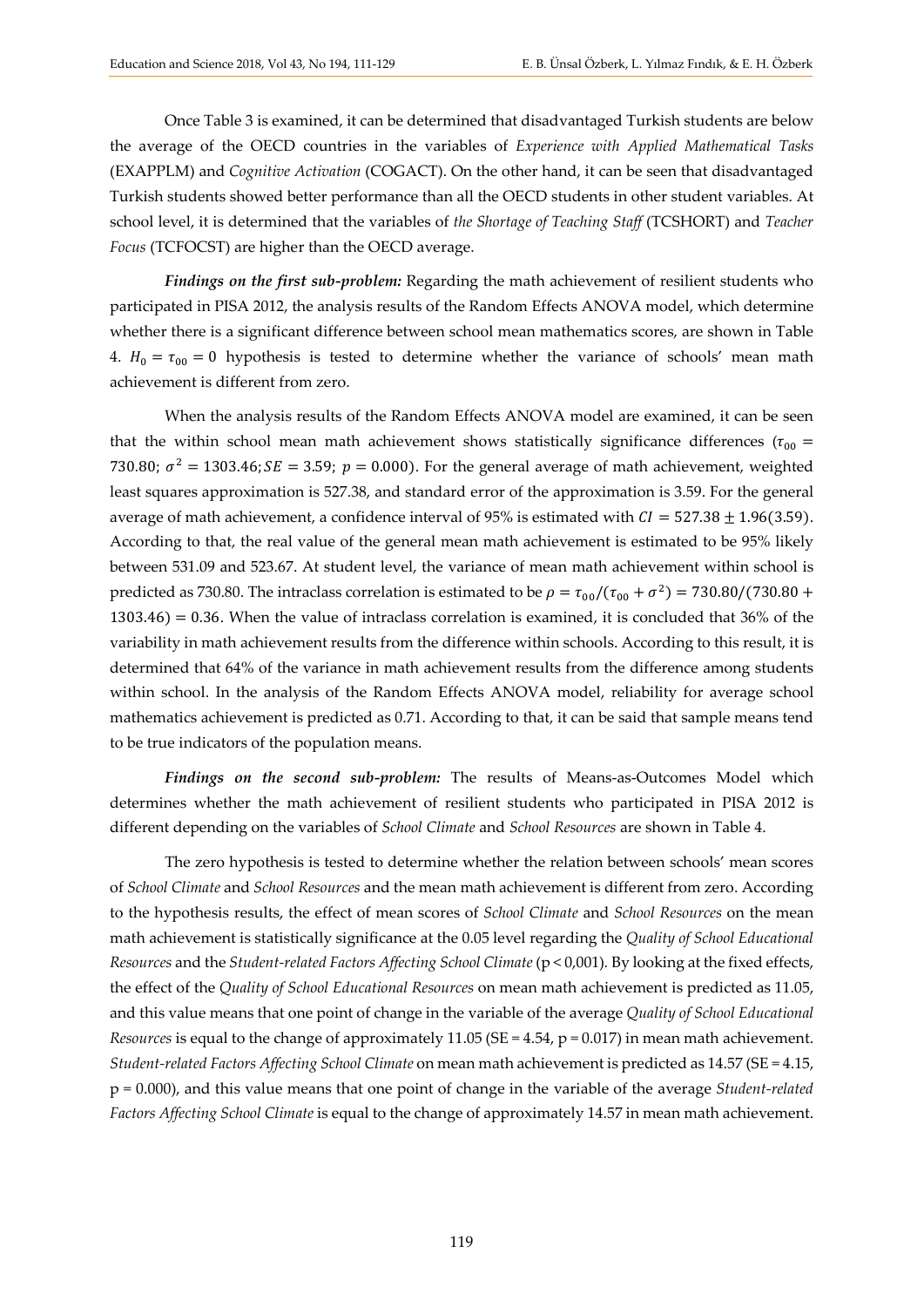When the random effects are considered, the variance in math achievement of the students within school is predicted as 1317.99. After controlling the average scores of *School Climate* and *School Resources,* the variance in school mean math achievement (between school variance) is estimated as 411.43. When the average scores of *School Climate* and *School Resources* are controlled, the true value of general mean math achievement is estimated to be 95% likely between 531.09 and 523.67 (531.86  $\pm$ 1.96(20.28<sup>1/2</sup>). When the variance predicted for the school average in math achievement in Model 1 and Model 2 are compared, the value for the variance between schools is determined as  $(\tau_{00}(Model 1) \tau_{00}($ Model 2))/ $\tau_{00}($ Model 1) = (730.80 – 411.43)/730.80 = 0.44. According to the findings, it is concluded that approximately 44% of the variability in math achievement between schools is explained by the average scores of *School Climate* and *School Resources.* In the analysis of Means-as-Outcomes Model, the reliability prediction for the mean math achievement of schools is called a conditional reliability prediction. The reliability of the school mean math achievement where the average scores of *School Climate* and *School Resources* are the same is estimated at approximately 0.66. To sum up the results, it can be seen that the variance between schools, gathered in Model 1, increased from 36% to 44% when the variables of *School Climate* and *School Resources* are added to Model 2. The variables of the *Quality of School Educational Resources* and the *Student-related Factors Affecting School Climate* are seen to contribute to explaining the math performance of resilient students between schools.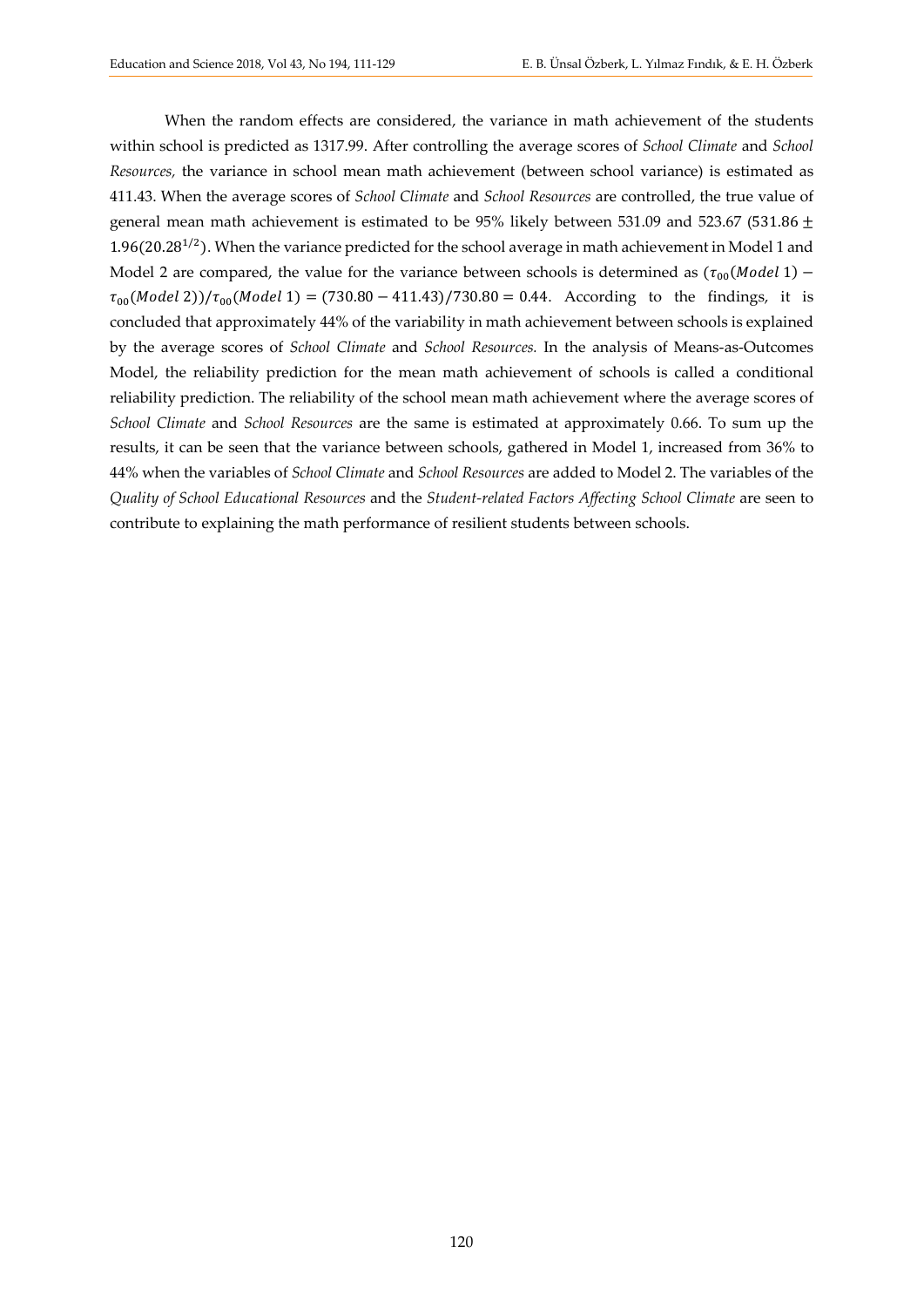|                                 |             | Model 1                    |                |             | Model 2   |              |             | Model 3                    |          |             | Model 4                    |          |  |
|---------------------------------|-------------|----------------------------|----------------|-------------|-----------|--------------|-------------|----------------------------|----------|-------------|----------------------------|----------|--|
| <b>Fixed Effects</b>            | Coefficient | $\ensuremath{\mathsf{SE}}$ | $\mathfrak{p}$ | Coefficient | <b>SE</b> | $\mathbf{D}$ | Coefficient | $\ensuremath{\mathsf{SE}}$ | D        | Coefficient | $\ensuremath{\mathsf{SE}}$ | p        |  |
| Intercept, $\gamma_{00}$        | 527.379     | 3.567                      | < 0.001        | 531.861     | 4.854     | < 0.001      | 527.307     | 3.563                      | < 0.001  | 526,831     | 3.093                      | < 0.001  |  |
| <b>Student Level</b>            |             |                            |                |             |           |              |             |                            |          |             |                            |          |  |
| OtL: Content                    |             |                            |                |             |           |              |             |                            |          |             |                            |          |  |
| EXAPPLM, $\gamma_{10}$          |             |                            |                |             |           |              | 5.791       | 1.94                       | $0.003*$ | 4.567       | 2.21                       | $0.041*$ |  |
| EXPUREM, $\gamma_{20}$          |             |                            |                |             |           |              | $-0.122$    | 3.24                       | 0.970    |             |                            |          |  |
| FAMCON, $\gamma_{30}$           |             |                            |                |             |           |              | 6.062       | 3.74                       | 0.107    |             |                            |          |  |
| FAMCONC, $\gamma_{40}$          |             |                            |                |             |           |              | 3.603       | 2.32                       | 0.123    |             |                            |          |  |
| OtL: Teaching Practices         |             |                            |                |             |           |              |             |                            |          |             |                            |          |  |
| TCHBEHTD, $\gamma_{50}$         |             |                            |                |             |           |              | $-2.552$    | 3.20                       | 0.427    |             |                            |          |  |
| TCHBEHFA, $\gamma_{60}$         |             |                            |                |             |           |              | 4.051       | 3.40                       | 0.235    |             |                            |          |  |
| TCHBEHSO, $\gamma_{70}$         |             |                            |                |             |           |              | $-4.265$    | 3.72                       | 0.253    |             |                            |          |  |
| OtL: Teaching Quality           |             |                            |                |             |           |              |             |                            |          |             |                            |          |  |
| TEACHSUP, $\gamma_{80}$         |             |                            |                |             |           |              | 7.001       | 3.33                       | $0.030*$ | 3.612       | 2.79                       | 0.198    |  |
| COGACT, $\gamma_{90}$           |             |                            |                |             |           |              | $-2.721$    | 3.603                      | 0.451    |             |                            |          |  |
| DISCLIMA, $\gamma_{100}$        |             |                            |                |             |           |              | $-1.792$    | $3.18\,$                   | 0.574    |             |                            |          |  |
| MTSUP, $\gamma_{110}$           |             |                            |                |             |           |              | $-3.433$    | $3.18\,$                   | 0.282    |             |                            |          |  |
| CLSMAN, $\gamma_{120}$          |             |                            |                |             |           |              | $-2.195$    | 2.21                       | 0.322    |             |                            |          |  |
| <b>School Level</b>             |             |                            |                |             |           |              |             |                            |          |             |                            |          |  |
| School Resources                |             |                            |                |             |           |              |             |                            |          |             |                            |          |  |
| TCSHORT, $\gamma$ 01            |             |                            |                | 0.151       | 3.65      | 0.967        |             |                            |          |             |                            |          |  |
| SCMATEDU, $\gamma$ 02           |             |                            |                | 11.054      | 4.54      | $0.017*$     |             |                            |          | 8.368       | 3.78                       | $0.029*$ |  |
| SCMATBUI, $\gamma$ 03           |             |                            |                | $-7.151$    | 4.09      | 0.084        |             |                            |          |             |                            |          |  |
| School Climate                  |             |                            |                |             |           |              |             |                            |          |             |                            |          |  |
| STUDCLIM, $\gamma$ 04           |             |                            |                | 14.578      | 4.15      | $0.000*$     |             |                            |          | 12.921      | 2.90                       | $0.000*$ |  |
| TEACCLIM, $\gamma$ 05           |             |                            |                | $-2.197$    | 4.46      | 0.624        |             |                            |          |             |                            |          |  |
| TCMORALE, $\gamma$ 06           |             |                            |                | 2.337       | 3.65      | 0.967        |             |                            |          |             |                            |          |  |
| TCFOCST, $\gamma$ 07            |             |                            |                | 4.681       | 3.73      | 0.213        |             |                            |          |             |                            |          |  |
| Intercept Variance, $\tau_{00}$ |             | 730.80                     |                |             | 411.43    |              |             | 745.19                     |          |             | 420.31                     |          |  |
| Level 1 Variance, $\sigma^2$    |             | 1303.46                    |                |             | 1317.99   |              |             | 1259.14                    |          |             | 1293.93                    |          |  |
| Intraclass Correlation, $\rho$  |             | .36                        |                |             | .24       |              |             | .37                        |          |             | .25                        |          |  |

**Table 4.** Fixed Effects Estimations of Models Predicting Resilient Students Math Achievement

*OtL= Opportunity to Learn*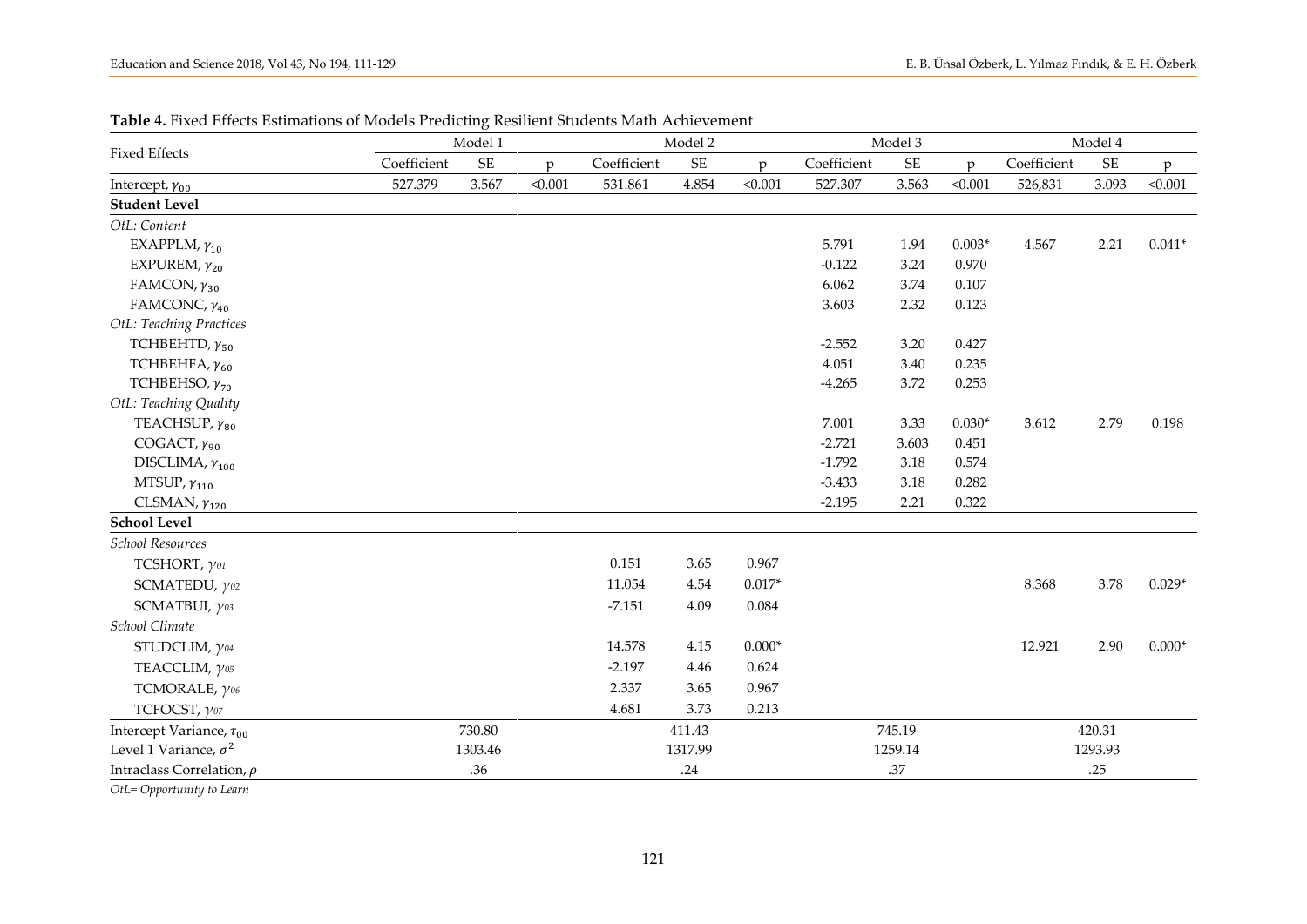*Findings on the third sub-problem:* Whether the variables of *Opportunity to Learn* have the ability to predict the math achievement of resilient students who participated in PISA 2012 and differ between schools is examined via the Random Coefficient Model and shown in Table 4.

A hypothesis is made to test whether the effect of the three variable groups belonging to opportunity to learn (Content, Teaching Practices and Teaching Qualities) on mean math achievement is different from zero. According to the results of these zero hypotheses, the variables of the *Experience with Applied Mathematical Tasks* (EXAPPLM) and the *Mathematics Teaching* (TEACHSUP) have a significant effect on the math achievement of disadvantaged students ( $p < 0.001$ ). When the results of Model 3 are examined, an increase is observed in  $\tau_{00}$  values according to both Model 1 and Model 2 even though the variables of the *Experience with Applied Mathematical Tasks* and *Math Achievement* are significant. In that case, it is determined that although there are significant effects among student level variables, in other words, the variables of *Opportunity to Learn,* they do not contribute to explaining the variance between schools.

*Findings on the fourth sub-problem:* Lastly, to find out the answer to the question "How does the mean math achievement of resilient students change in terms of learning factors depending on *School Climate* and *School Resources*?" an Intercepts-and-Slopes-as-Outcomes Model is made by considering the variables which significantly predict the mean math achievement of resilient students.

When the random effects are considered, the variance in math scores of the students within school is predicted as 1293.93. After controlling the average scores of *School Climate* and *School Resources,*  the variance of schools' mean math achievement (between schools) is estimated as 420.31. When the estimated variance values predicted for the mean math achievement of schools in Model 1 and Model 4 are compared, between school variance is determined as  $(\tau_{00}(Model 1) - \tau_{00}(Model 4))/$  $\tau_{00}($  Model 1) = (730.80 – 420.31)/730.80 = 0.44. When the new model (Model 4) and Model 3 are compared, it is noticed that there is a significant decrease in  $\tau_{00}$  values. By using  $\tau_{00}$  values, the decrease in the variance of interception is estimated as  $(\tau_{00}(Model\ 3) - \tau_{00}(Model\ 4))/\tau_{00}(Model\ 3) = (745.19 -$ 420.31)/745.19 = 0.44. Adding a variable from school level to Model 3 has decreased the intercept variance in school level by 44%. When the variables of the *Experience with Applied Mathematical Tasks* and the *Mathematics Teaching* is kept constant, it can be said that the variables of the *Quality of School Educational Resources* and the *Student-related Factors Affecting School Climate* explain 44% of the difference in school interceptions.

When the results of all models are examined, it can be seen that only in Model 2 the variables of *School Climate* and *School Resources* increased the variance between schools from 36% to 44%; and Model 4, which includes both school and student level variables, increased the variance by 44%. In that case, it can be said that although the variables of the *Experience with Applied Mathematical Tasks and the Mathematics Teaching* which are added to the student level have significant effects, they do not contribute to explaining the variance in the mean math achievement of resilient students.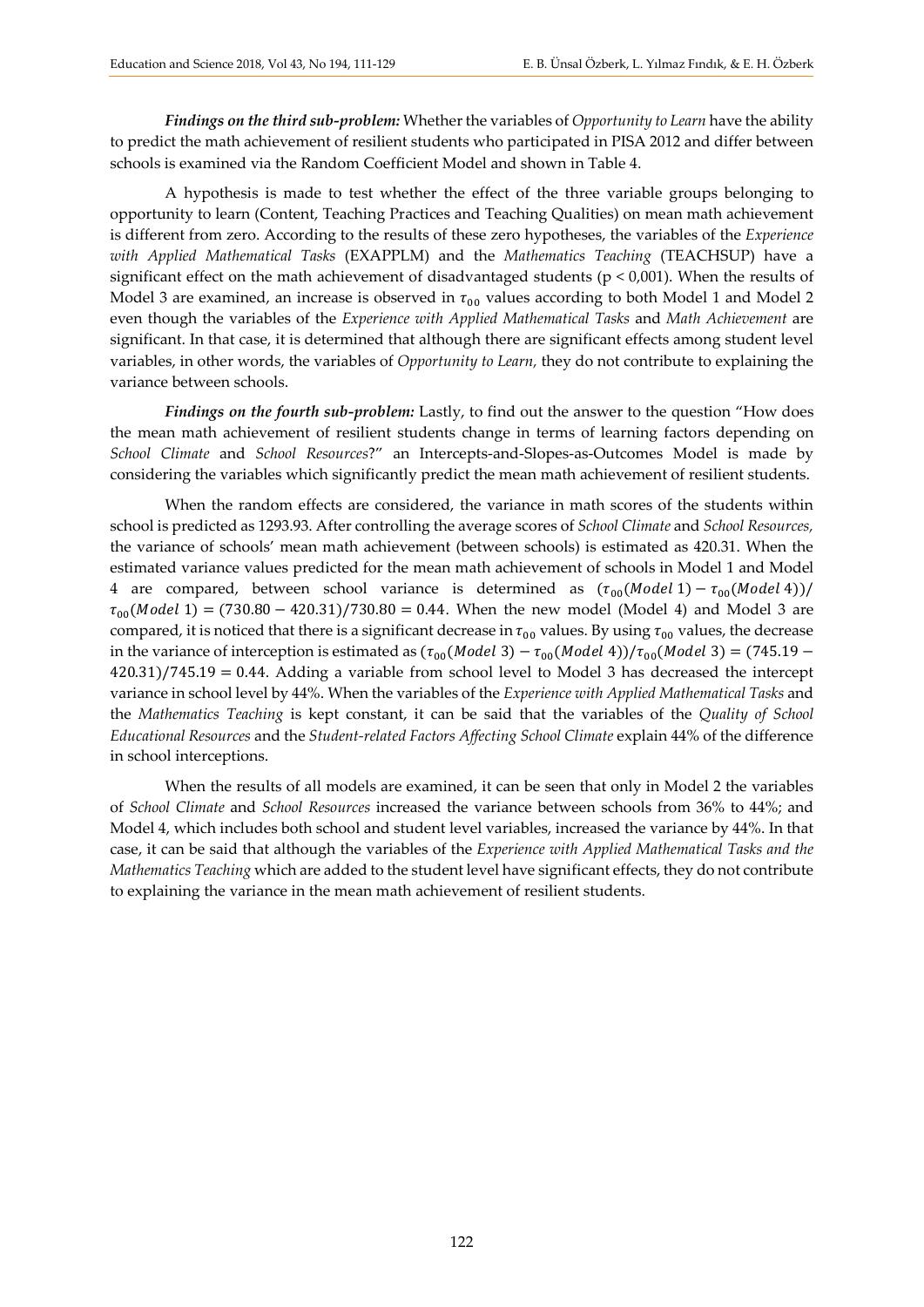#### **Discussion and Conclusion**

In this study, it is investigated by using a hierarchical linear model analysis how *Opportunity to Learn, School Climate* and *School Resources* variables together affect the PISA 2012 Math achievement of Turkish resilient students. With this aim, among the 4848 students from the Turkish sample, 317 resilient students, which correspond to 6,53% of the total sample, were identified for analysis. Looking at the findings, it is determined that two student level variables in Model 3 and two school level variables in Model 2 predict the PISA 2012 math achievement of the Turkish resilient students. In Model 4, which includes both student and school level variables, it is determined that although the variable of the *Experience with Applied Mathematical Tasks* at student level is a significant predictor, its ability to explain the variance between schools is nearly zero. Besides, the variables of the *Quality of School Educational Resources* and the *Student-related Factors Affecting School Climate* are significant predictors in explaining the math achievement of resilient students, and they explain 44% of the difference between schools (p < 0.00).

*Experience with Applied Mathematical Tasks* and the *Mathematics Teaching* indexes at student level provide substantial information about the math achievement of resilient students who participated in PISA 2012.

Findings of the study reveal that teacher support has an important role in the success of resilient students. The index of *Mathematics Teaching* reflects both individual and within school relationships and deal with various aspects of teacher support. The variable is based on the fact that the teacher is interested in the learning process of all the students and this results in the high achievement of students who have a low socio-economic status. It is also based on the fact that the teacher provides students with extra help when needed. Another sub-statement of teacher support means providing professional support to resilient students. Resilient students are those who have teacher support, receive help until they fully understand, and express their opinions. It is stated that being able to express opinions without being judged by the teacher or counselor is an important factor in the success of resilient students (McMillan & Reed, 2010). When the literature review is examined, the presence of school staff who show genuine interest in students plays an important role in student success (Coburn & Nelson, 1989; Geary, 1988; McMillan & Reed, 2010; Morrison, 2001; Mothner, 1995; Sagor, 1996). Contrary to the literature, when the last model is taken as a reference, it does not have a significant effect on the math achievement of resilient students who receives teacher support.

The index of the *Experience with Applied Mathematical Tasks* exists in both Model 2 and Model 4 as the student level predictor of the math achievement of resilient students. Math problems in the index are applied problems which focus on the upper level cognitive skills of students. In the index, there are expressions such as understanding the scientific tables in the text, calculating the number of tiles needed to cover a specific surface, calculating real distance on maps in different scales, calculating the weekly amount of electricity consumed by electrical appliances in a house. Another variable in the study which is the *Experience with Pure Mathematical Tasks* does not create any difference in the math achievement of the students in any of the models. The important point here is that the sub-statements of the index of the *Experience with Pure Mathematical Tasks* consists of questions at knowledge level. When those two variables are compared, it is concluded that upper level skills are more effective in predicting the math achievement of resilient students. In the literature, there are some studies related to the fact that increasing problem-solving skills affects the achievement of resilient students (Benard, 1993). However, there is no comparison in the studies based on the skill levels; therefore, this finding is considered important.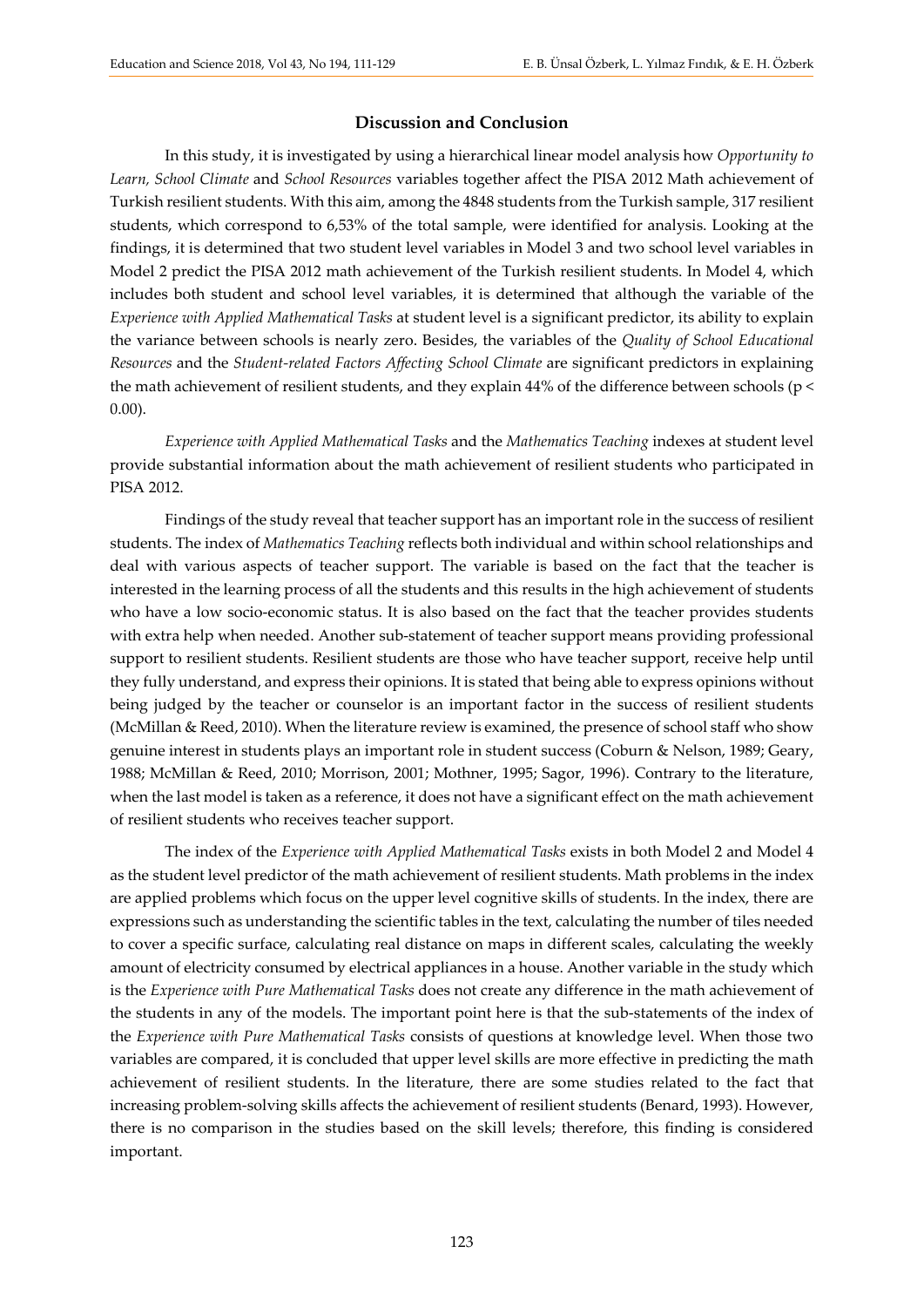According to research findings, it is found that indexes of the *Quality of School Educational Resources* and the *Student-related Factors Affecting School Climate* at school level explain 44% of the variance between schools in the PISA 2012 math achievement of Turkish resilient students. Konstantopoulos (2005) found that school-related variables explain 50% of the variance in the achievement of the resilient students. On this point, the findings of the study show similarities with previous studies. Different from the previous ones, this study's *School Climate* indexes consist of only student-related expressions, and it is different in that aspect from the previous studies (Byfield, 2008; Erberber et al., 2015; Evans-Winters, 2005; Finn & Rock, 1997; Grassi, 2014; McMillan & Reed, 2010; Morrison, 2001; Padron et al., 2012; Sagor, 1996; Williams & Bryan, 2013). The contribution of a onepoint increase in the variables of the *Student-related Factors Affecting School Climate* is the highest among other variables in the math achievement of resilient students in PISA 2012 ( $\gamma_{\text{schoolClimate}} = 12.9; p =$ 0.00). In the sub-statements of the index of the *Student-related Factors Affecting School Climate*, student behaviors of skipping class and being late to class are also measured. The variable of the *Student-related Factors Affecting School Climate* also includes participating in mandatory events at school, respecting teachers, alcohol and drug abuse at school, and bullying. A school which has the specified school climate characteristics has an effect on the PISA 2012 math achievement of resilient students. In the study conducted by Erberber et al. (2015), it is specified that one of the variables to be used to define resilient students is the expression "being exposed to bullying." Findings of this study confirm that research.

The contribution of a one-point increase in the variables of the *Quality of School Educational Resources,* which predicts the PISA 2012 math achievement of resilient students as significant, to the PISA 2012 math achievement of resilient students is estimated as  $(\gamma_{EduResources} = 8.3$  ( $p = 0.029$ ). The variable of the quality of educational resources expresses the lack of lab equipment, educational materials, internet connection, educational computer software, and library materials in PISA 2012. Findings show a resemblance with the study done by Erberber et al. (2015). This is especially true for resilient students who need more support and help, and it is expected that opportunities should be available as regards school climate to increase the achievement of those students (Waxman, Gray, & Padron, 2003).

In light of the results of the study, it is thought that the reason why the math achievement of resilient students is high despite both problems in school climate and limited educational resources is simply because of students' own motivation. In the literature, it is possible to find studies revealing that individual motivation, self-arrangement skills, and having individual goals have positive effects on the success of resilient students (Erberber et al., 2015; Evans-Winters, 2005; Finn & Rock, 1997; Grassi, 2014; Lefalle, 2010; McMillan & Reed, 2010; Waxman et al., 2003). To be helpful in explaining the variance between schools, the effect of the variables related to students' individual motivation regarding math achievement can be investigated.

In light of the results of the study, it is determined that applied questions contributed to the increase in the of success of resilient students, except for questions on knowledge level. Therefore, taking Bloom's Taxonomy into consideration, the effect of questions involving upper level skills on math achievement can be investigated. In the study, it is also confirmed in Model 2 that teacher support is effective in the math achievement of resilient students. In the final model, it is thought that dealing with more variables related to teachers can help explain the variance between schools in the math achievement of students having a low socio-economic status. By taking into consideration the suggestions in previous studies, the effect of variables on math achievement such as a school's technological facilities and family support, which are thought to increase the variance in school level, can be investigated.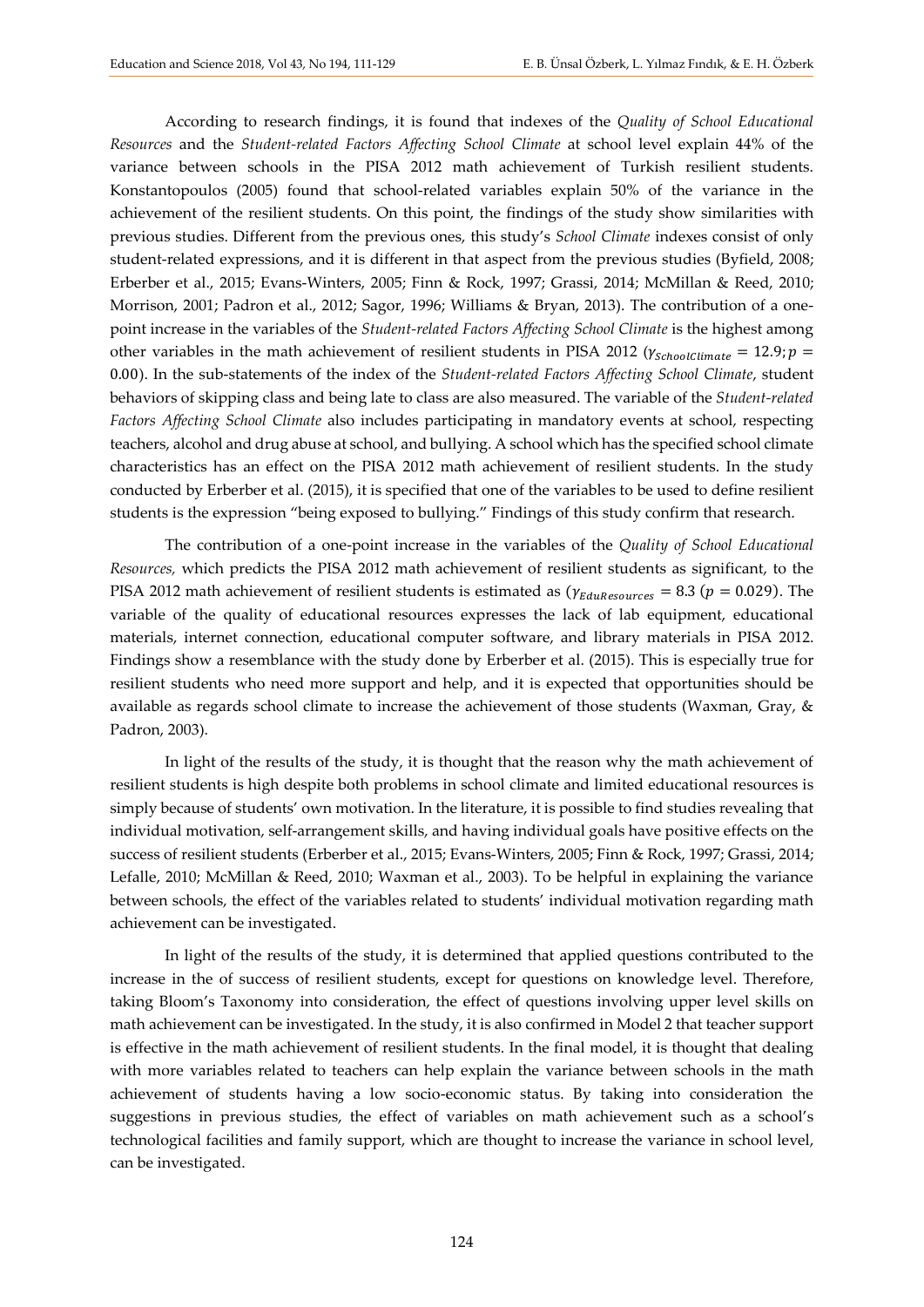In the study, it can be concluded that the variables of teacher support, experience in applied mathematics, classroom practices focusing on upper level skills, school educational resources, and the school climate related to students can explain the math performance of resilient students. This finding supports many studies explaining student success (Benard, 1993; Cunningham, 2006; Finn & Rock, 1997; Grassi, 2004; Morrison, 2001; Mothner, 1995; Sagor, 1996). Education is a remarkable force which helps increase the academic success of all students, and the quality of life and welfare of individuals, and therefore of society. Education, and therefore school, has such power that the effect of the socioeconomic backgrounds of families decrease in defining the future of their children (OECD, 2011). Education and school climate, each of which is a powerful force, need to touch students' life to make a difference. Results of the study draw attention to the difference school climate can create and emphasize the school variable in the success of resilient students despite their disadvantaged conditions. Starting from the fact that no success is coincidence, it is important to increase and support the practices which support success. Therefore, it is necessary that practices and arrangements should be dealt with and overviewed in a more detailed way, considering that the learning environment in schools is an important variable in explaining success. Improvements can be made to strengthen the effects of school on resilient students. It is important that supportive practices in school should be encouraged so that resilient students in particular who need more support can realize their academic achievements.

When the limitations of the study are considered, this study focused only on math literacy. The study uses data from PISA 2012. PISA practices in previous years can be taken into consideration, and if there are any, similarities and differences can be discussed. School variables are handled as the second level in this study. Additionally, variables in teacher levels can be handled, and their effects can be discussed at another level. Also, disadvantaged low-achieving students can be added to the study, and by comparing them with resilient students, the results can be interpreted. Strengths of the study show that investigating the effect of school on the academic achievement of resilient students is highly important. Also, dealing with the variable of school level where the majority of learning takes place is one of the strengths of this study. Besides, the study gains importance with the perspective it brings to the method used regarding imputation of missing values in the PISA test and the use of data sets in the hierarchical linear model.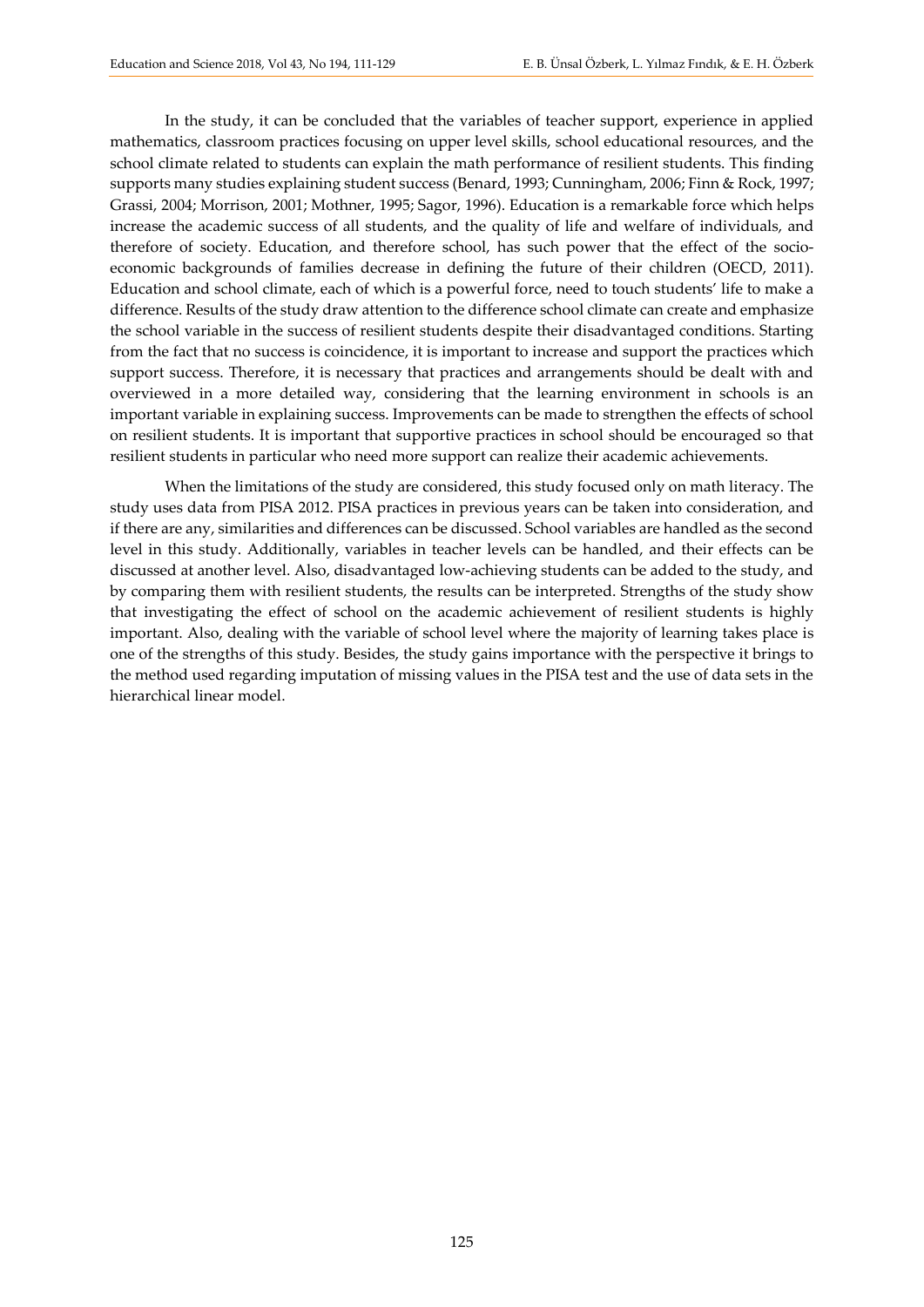#### **References**

- Adeogun, A. A., & Olisaemeka Blessing, U. (2011). Influence of school climate on students's achievement and teachers' productivity for sustainable development. *US-China Education Review*, *8*(4), 552-557.
- Astor, R. A., De Pedro, K. T., Gireath, T. D., Esqueda, M. C., & Benbenishty, R. (2013). The promotional role of school and community context for military students. *Clinical Child and Family Psychology Review*, *16*(3), 233-244.
- Bartley, M. (2006). *Capability and resilience: Beating the odds*. London: ESRC Economic & Social Research Council. Retrieved January 1, 2017, from

<http://www.ucl.ac.uk/capabilityandresilience/beatingtheoddsbook.pdf>

- Benard, B. (1991). *Fostering resiliency in kids: Protective factors in the family, school, and community*. Portland, OR: Western Center for Drug-Free Schools and Communities.
- Benard, B. (1993). Fostering resiliency in kids. *Educational Leadership*, *51*(3), 44-48.
- Benard, B. (1996). Fostering resiliency in urban schools. In B. Williams (Ed.), *Choosing the achievement gap: A vision for changing beliefs and practice* (pp. 96-119). Alexandria, VA: Associate for Supervision and Curriculum Development.
- Borman, G. D., & Overman, L. T. (2004). Academic resilience in mathematics among poor and minority students. *Elementary School Journal*, *104*, 177-195.
- Brennan, M. A. (2008). Conceptualizing resiliency: An interactional perspective for community and youth development. *Child Care in Practice*, *14*(1), 55-64. doi:10.1080/13575270701733732
- Burns, E. T. (1996). *From risk to resilience: A journey with hearth for our children, our future*. Dallas, Marco Polo Publishers.
- Byfield, C. (2008). *Black boys can make it: How they overcome the obstacles to university in the UK and USA.*  Sterling, VA: Trentham Books Ltd.
- Catterall, J. S. (1998). Risk and resilience in student transitions to high school. A*merican Journal of Education*, *106*(2), 302-333.
- Chung, H. F. (2008). *Resiliency and character strengths among college students* (Unpublished doctoral dissertation). The University of Arizona, Tucson.
- Coburn, J., & Nelson, S. 1989. *Teachers do make a difference: What Indian graduates say about their school experience* (Report No. RC-017-103). Washington, D.C.: Office of Educational Research and Improvement. Retrieved from ERIC databases (ED306071).
- Cohen, J. (2013). Creating a positive school climate: a foundation for resilience. In S. Goldstein, & R. B. Brooks (Eds.), *Handbook of resilience in children*. Springer Publishing. doi:10.1007/978-1-4614-3661- 4\_24
- Cohen, J., & Geier, V. (2010). *School climate research summary-2009. A school climate brief*. New York: National School Climate Center.
- Condly, S. J. (2006). Resilience in children: A review of literature with implications for education. *Urban Education*, *41*(3), 211-236. doi:10.1177/0042085906287902
- Cunningham, P. M. (2006). High-poverty schools that beat the odds. *The Reading Teacher*, *60*(4), 382-385. doi:10.1598/RT.60.4.9
- Erberber, E., Stephens, M., Mamedova, S., Ferguson, S., & Kroeger, T. (2015). *Socioeconomically disadvantaged students who are academically successful: Examining academic resilience crossnationally.* IEA's Policy Brief Series, No. 5, Amsterdam, IEA. Retrieved from http://www.iea.nl/policy\_briefs.html

Evans-Winters, V. (2005). *Teaching black girls: Resiliency in urban classrooms*. New York: Peter Lang.

Finn, J. D., & Rock, D. A. (1997). Academic success among students at risk for school failure. *Journal of Applied Psychology*, *82*(2), 221-234. doi:10.1037//0021-9010.82.2.221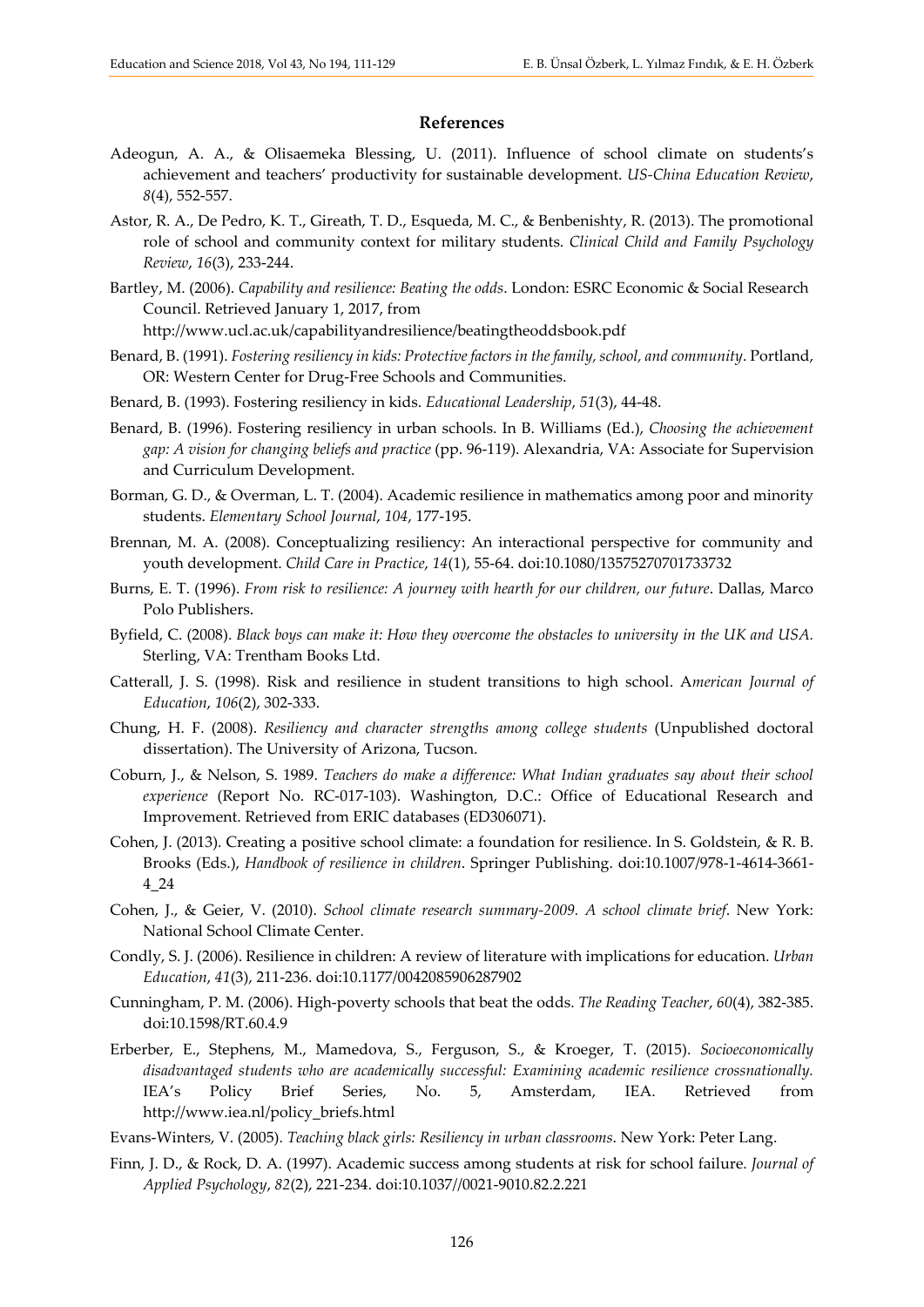- Fraenkel, J. R., & Wallen, N. E. (2006). *How to design and evaluate research in education*. Boston: McGraw-Hill.
- Freiberg, H. J., Driscoll, A., & Knights, S. (1999). *School climate*. Bloomington, IN: Phi Delta Kappa.
- Fuller, A. (1998). *From surviving to thriving: Promoting mental health in young people*. Camberwell: The Australian Council for Educational Research Ltd.
- Gary, M. N. (1999). *The measurement of socio economic status and socialclass in the LSAY Project* Technical Paper No: 14. LSAY Technical Reports. ACER. Retrieved from [http://research.acer.edu.au/cgi/viewcontent.cgi?article=1027&context=lsay\\_technical](http://research.acer.edu.au/cgi/viewcontent.cgi?article=1027&context=lsay_technical)
- Geary, P. A. (1988). "*Defying the odds?": Academic success among at- risk minority teenagers in an urban high school* (Report No. UD-026-258). Retrieved from ERIC databased (ED296055).
- Gilligan, R. (2007). Adversity, resilience and the educational progress of young people in public care. *Emotional and Behavioural Difficulties*, *12*(2), 135-145. doi[:10.1080/13632750701315631](http://dx.doi.org/10.1080/13632750701315631)
- Grassi, J. (2014). *The resilient students: A collective case study of four students who have remained successful in literacy* (Unpublished doctoral dissertation). Binghamton University, New York.
- Greenwald, R., Hedges, L. V., & Laine, R. D. (1996). The effect of school resources on student achievement. *Review of Educational Research*, *66*, 361-396. doi:10.3102/00346543066003361
- Gregory, A., Cornell, D., Fan, X., Sheras, P., Shih, T., & Huang, F. (2010). Authoritative school discipline: High school practices associated with lower student bullying and victimization. *Journal of Educational Psychology*, *102*, 483-496.
- Grotberg, E. H. (2001). Resilience programs for children in disaster. *Ambulatory Child Health*, *7*(2), 75-83. doi:10.1046/j.1467-0658.2001.00114.x
- Hanushek, E. A., & Woessmann, L. (2010). *The economics of international differences in educational achievement.* National Bureau of National research. Technical Report No: 15949. Bonn: IZA. doi:10.3386/w15949
- Heck, R. H., Thomas, S. L., & Tabata, L. N. (2014). *Multilevel and longitudinal modeling with IBM SPSS* (2nd ed.). New York: Routledge.
- Hoy, W., & Hannum, J. (1997). Middle school climate: An empirical assessment of organizational health and student achievement. *Educational Administration Quarterly*, *33*(3) 290-311. doi:10.1177/0013161X97033003003
- Johnson, B. (2008). Teacher-student relationship which promote resilience at school: A micro-level analysis of students' views. *British Journal of Guidance & Counselling*, *36*(4), 385-398. doi:10.1080/03069880802364528
- Kaplan, D., & Su, D. (2016). On Matrix sampling and imputation of context questionnaires with implications for the generation of plausible values in large-scale assessments. *Journal of Educational and Behavioral Statistics*, *41*(1), 57-80. doi:10.3102/1076998615622221
- Karasar, N. (2010). *Bilimsel araştırma yöntemi*. Ankara. Nobel Yayın Dağıtım.
- Kitano, M. K., & Lewis, R. B. (2005). Resilience and coping: Implications for gifted children and youth at risk. *The Roeper Review*, *27*(4), 200-215. doi:10.1080/02783190509554319
- Kober, N. (2001). *It takes more than testing: Closing the achievement gap*. Retrieved from ERIC databases (ED454358).
- Konstantopoulos, S. (2005). Trends of school effects on student achievement: Evidence from NLS:72, HSB:82, and NELS:92. *Teachers College Record*, *108*, 2550-2581.
- Lacour, M., & Tissington, L. D. (2011). The effects of poverty on academic achievement. *Educational Research and Reviews*, *6*(7), 522-527.
- Lee, T., Cornell, D., Gregory, A., & Fan, X. (2011). High suspension schools and dropout rates for black and white students. *Education and Treatmet of Children*, *34*, 167-192.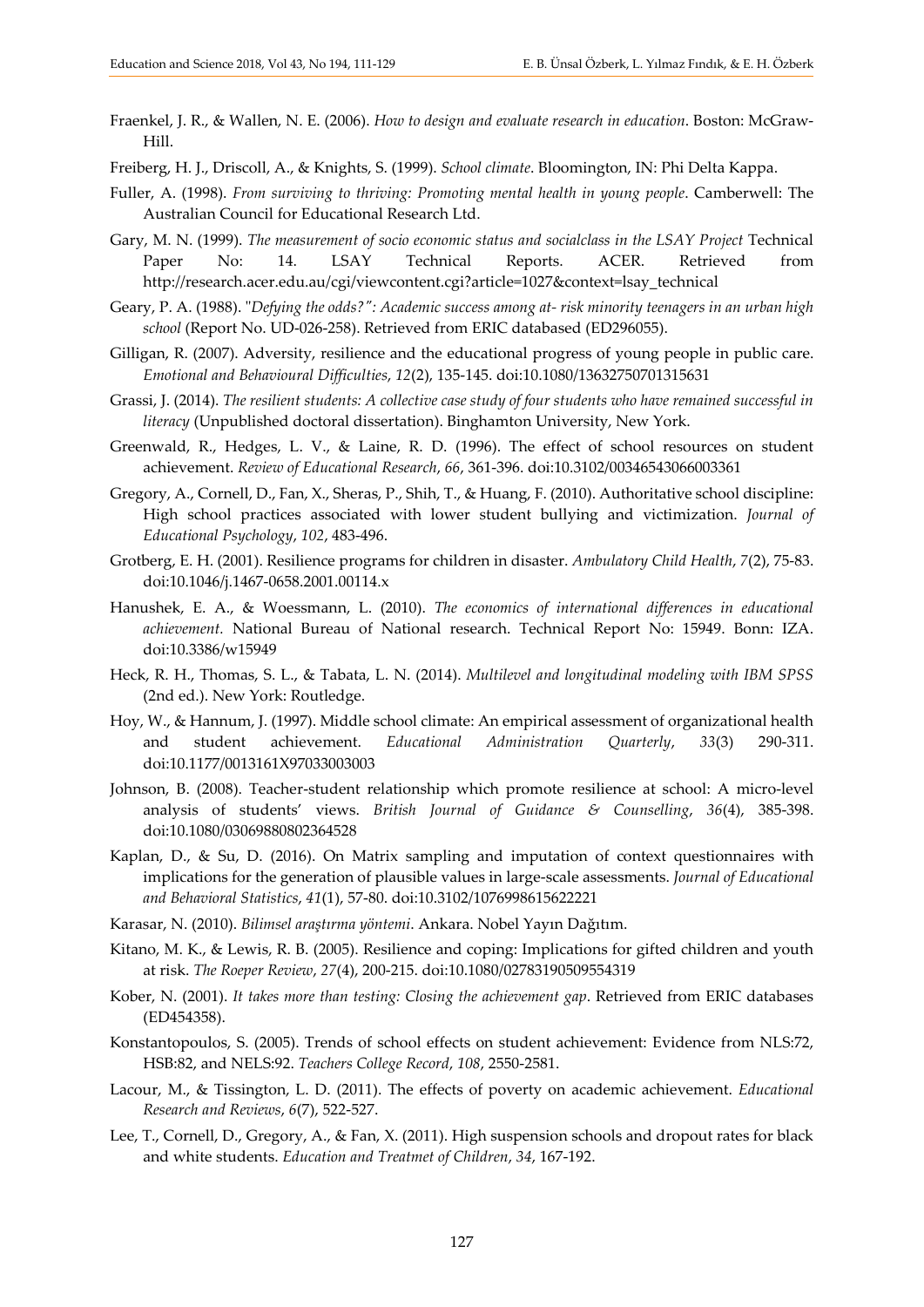- Lee, V. E., Winfield, L. F., & Wilson, T. C. (1991). Academic behaviors among high-achieving African-American students. *Education and Urban Society*, *24*(1), 65-86.
- LeFalle, D. (2010). *The role of personel strengths in academic success: Views and voices of resilient community colleges students* (Unpublished doctoral dissertation). California Institute of Integral Studies, California.
- Loukas, A., & Robinson S. (2004). Examining the moderating role of perceived school climate in early adolescent adjustment. *Journal of Research on Adolescents*, *14*(2). doi:10.1111/j.1532- 7795.2004.01402004.x
- Luthar, S. S., Cicchetti, D., & Becker, B. (2000). The construct of resilience: A critical evaluation and guidelines for future work. *Child Development*, *71*(3), 543-562. doi:10.1111/1467-8624.00164
- Masten, A. S. (2001). Ordinary magic. Resilience processes in development. *American Psyshologist*, *56*(3), 227-238.
- Maughan, B. (1988). School experiences as risk/protective factors. In M. Rutter (Ed.), *Studies of psychosocial risk* (pp. 200-220). New York: Press Syndicate of the University of Cambridge.
- McCoy, L. P. (2005). Effect of demographic and personal variables on achievement in eighth grade algebra. *Journal of Educational Research, 98*(3), 131-135.
- McMillan, J. H., & Reed, D. F. (2010) At-Risk Students and Resiliency: Factors Contributing to Academic Success, *The Clearing House: A Journal of Educational Strategies, Issues and Ideas*, *67*(3), 137-140, doi:10.1080/00098655.1994.9956043
- Morales, E. E. (2014). Learning from success: How original research on academic resilience informs what college faculty can do to increase the retention of low socioeconomic status students*. International Journal of Higher Education*, *3*(3), 92-102. doi:10.5430/ijhe.v3n3p92
- Morrison, G. P. (2001). *Factors that affect the lives of resilient students: lessons for educational leaders from resilient students* (Unpublished doctoral dissertation). Fayetteville State University, Fayetteville.
- Mothner, H D. (1995). A personal assessment instrument for understanding student resiliency. *Education*, *116*(1), 83-86.
- Norton, M. S. (2008). *Human resources administration for educational leaders*. New York: Sage
- OECD. (2010). *PISA 2009 results: Overcoming social background – Equity in learning opportunities and outcomes* (Volume II). OECD Publishing. doi:10.1787/9789264091504-en
- OECD. (2011). *Against the odds: Disadvantaged students who succeed in school*. OECD Publishing. doi:10.1787/9789264090873-en
- OECD. (2013). *PISA 2012 results: Excellence through equity: Giving every students the chance to succeed* (Volume II). OECD Publishing. doi:10.1787/9789264201132-en
- OECD. (2014). *PISA 2012 technical report*. OECD Publishing.
- Padron, Y. N., Waxman, H. C., & Lee, Y. (2012). Classroom learning environment differences between resilient, average, and nonresilient middle school students in reading. *Education and Urban Society*, *46*(2), 264-283. doi:10.1177/0013124512446217
- Pulley, M. L., & Wakefield, M. (2001). *Building resiliency: How to thrive in times of change*. Greensboro, NC: Center for Creative Leadership.
- Raudenbush, S. W., & Bryk, A. S. (2002). *Hierarchical linear models: Applications and data analysis methods* (2nd ed.). Thousand Oaks, CA: Sage.
- Reis, M. S., Colbert, R. D., & Hebert, T. P. (2005). Understanding resilience in diverse, talanted students in an urban high school. *Roeper Review*, *27*(2), 110-120. doi:10.1080/02783190509554299
- Rivkin, S. G., Hanushek, E. A., & Kain J. F. (2005). Teachers, schools, and academic achievement. *Econometrica*, *73*, 417-458. doi:10.1111/j.1468-0262.2005.00584.x
- Rutter, M. (2006). Implications of resilience concepts for scientific understanding. *Annals of New York Academy of Sciences*, *1094*(1), 1-12.